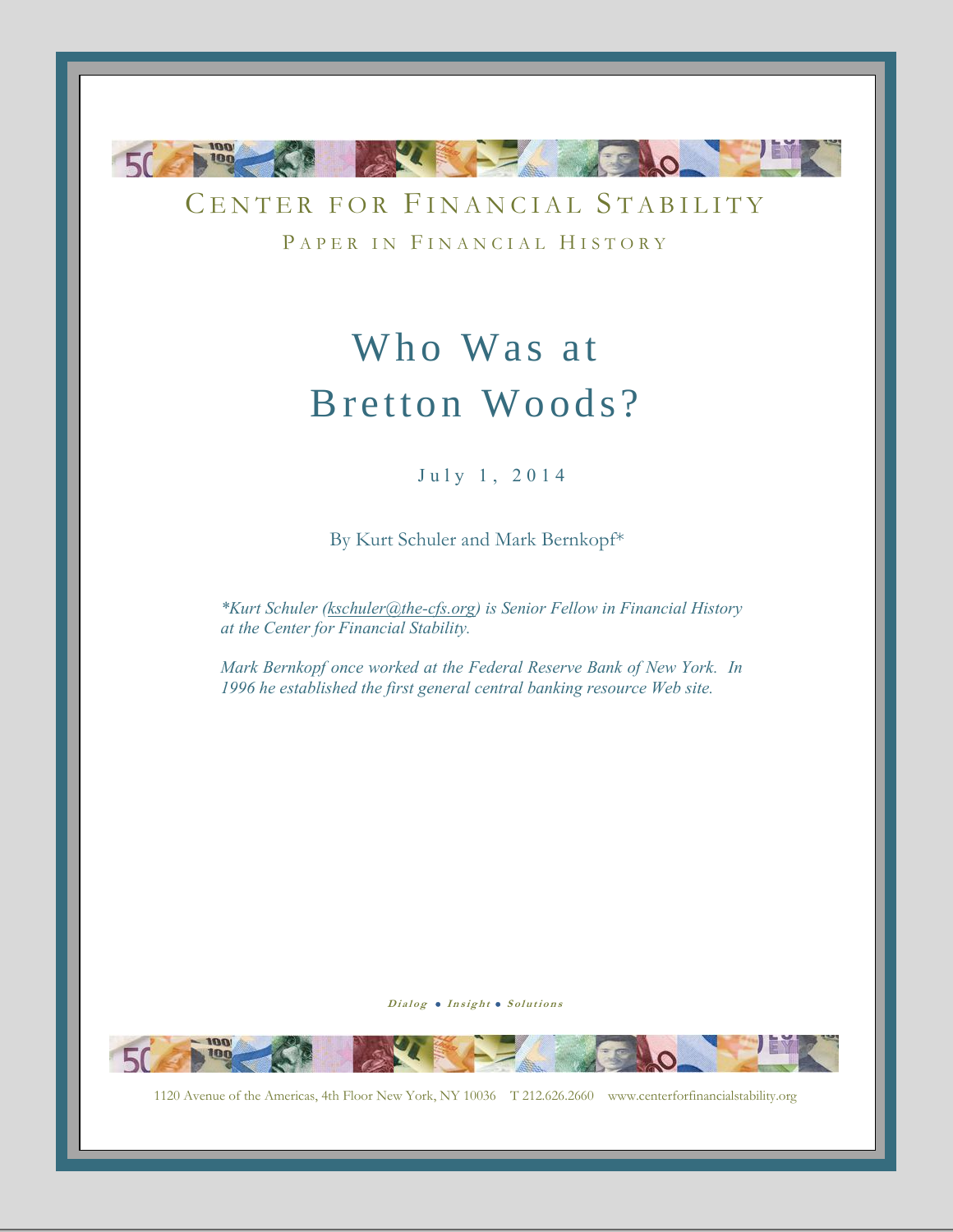# **Who Was at Bretton Woods?**

# **By Kurt Schuler and Mark Bernkopf**

**We offer for the first time a nearly complete list of the people who attended the United Nations Monetary and Financial Conference at Bretton Woods, New Hampshire from July 1-22, 1944.**

**Keywords: Bretton Woods; International Bank for Reconstruction and Development (IBRD); International Monetary Fund (IMF); United Nations Monetary and Financial Conference; World Bank.**

**JEL codes: N40.**

**Copyright 2014 by Kurt Schuler and Mark Bernkopf. Reproduction is permitted provided that the source is acknowledged and no fee is charged.**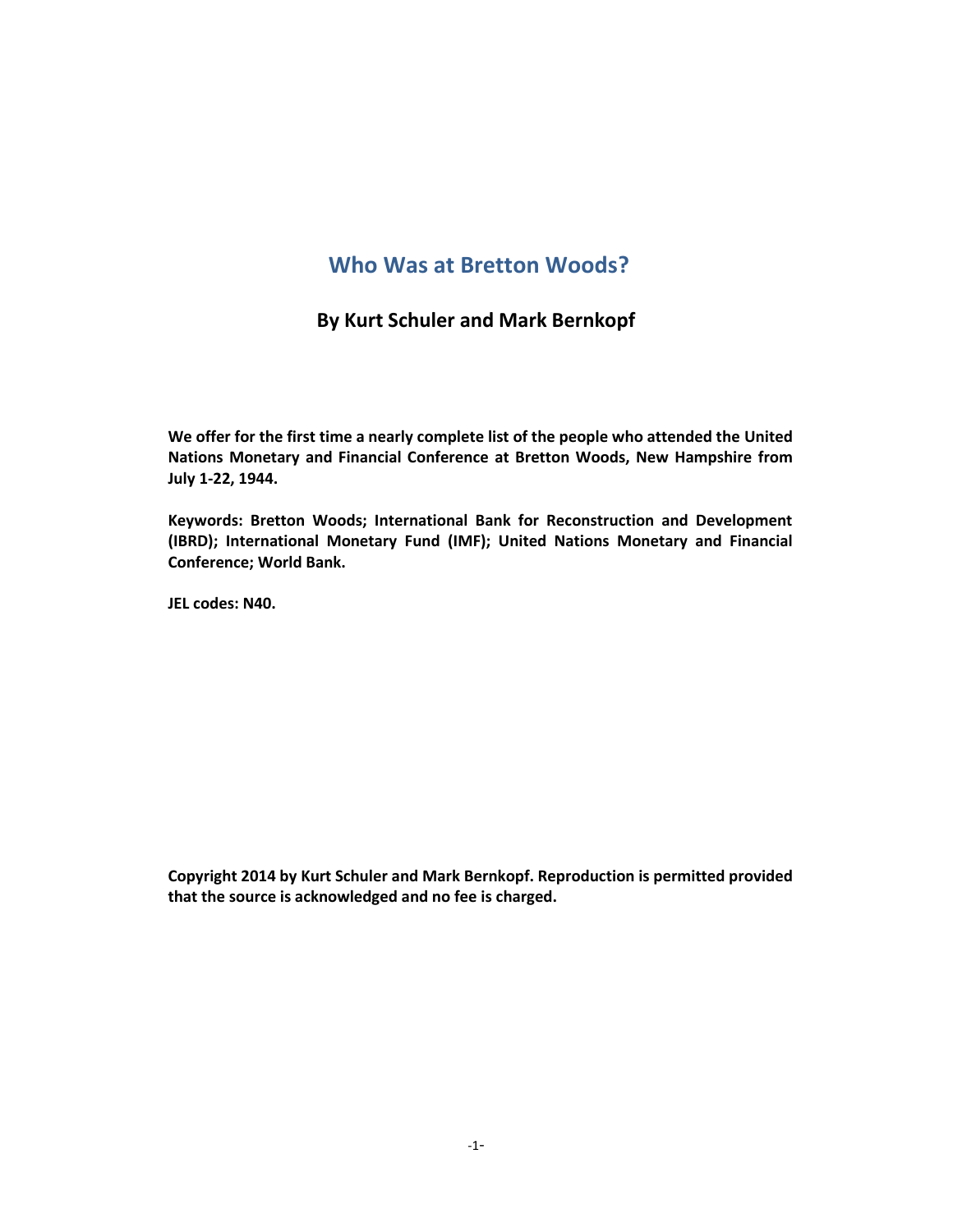We offer for the first time a nearly complete list of the people who attended the United Nations Monetary and Financial Conference at Bretton Woods, New Hampshire from July 1-22, 1944. In *The Bretton Woods Transcripts,* Kurt Schuler and Andrew Rosenberg collated published conference documents to compile a list of conference delegates and the most important members of the conference secretariat, and offered some biographical details. Here we have used the unpublished conference telephone directories (Documents 20, 114, and 292 of the conference) and a published list of journalists (Document 64) to compile a list that includes the less visible attendees of the conference. In addition, we have included further though still brief biographical details on many attendees, including their years of birth and death where we could find them. Details come mainly from the unpublished Document 159 of the conference, the International Monetary Fund's official history of the period, and Internet research of biographical articles and obituaries. $1$ 

Latin American family names sometimes include the mother's family name. So, for Carlos Lleras Restrepo, a delegate from Colombia, Lleras was his father's family name, not his middle name, and Restrepo was his mother's family name. Adding the mother's family name helps distinguish people whose names are otherwise common. Chinese names are listed as given name first, then family name, as is often done in English-speaking countries but not in China. Chinese names are apparently transliterated according to the old Wade-Giles system. No uniform method existed in 1944, or exists today, for transliterating Arabic names.

Some delegates are identified in the original documents as ministers resident or members of legations to the United States. A legation was a diplomatic representative office lower than an embassy. It is a minor inaccuracy to call the ministers "ambassadors," as we denote them in parentheses, but it is more in accord with present usage, which no longer distinguishes between embassies and legations or between ambassadors and ministers resident.

We have divided attendees into five groups: members of delegations from participating countries, listed by country; members of observer delegations, listed by organization; conference secretariat, all apparently Americans; journalists; and others. We were unable to find full first names for some participants, especially women who attended as secretarial staff and were listed nowhere other than the conference telephone directories. We welcome additional details about conference attendees from knowledgeable readers, and will update the paper if we receive any. We have included a few delegates' wives who were listed in the documents we consulted or have been mentioned in writings about Bretton Woods, but there may have been more not listed. Similarly, there were other people, particularly the staff of the Mount Washington Hotel, the location of the conference, who were present on site but were not part of the work of the conference and are likewise not listed.

 $\overline{a}$ 

<sup>1</sup> Kurt Schuler and Andrew Rosenberg, editors, *The Bretton Woods Transcripts,* pp. 587-618 (New York: Center for Financial Stability, 2012 e-book, 2013 hardcover). For the unpublished documents mentioned, see the Center for Financial Stability Web site, [http://www.centerforfinancialstability.org/brettonwoods\\_docs.php.](http://www.centerforfinancialstability.org/brettonwoods_docs.php) For the published Document 64, see *Proceedings and Documents of the United Nations Monetary and Financial Conference, Bretton Woods, New Hampshire, July 1-22, 1944,* v. 2, pp. 1245-1248 (Washington, D.C.: Government Printing Office), [http://fraser.stlouisfed.org/docs/publications/books/1948\\_state\\_bwood\\_v2.pdf,](http://fraser.stlouisfed.org/docs/publications/books/1948_state_bwood_v2.pdf) viewed May 28, 2014. The IMF's official history is J. Keith Horsefield, *The International Monetary Fund 1945-1965: Twenty Years of International Monetary Cooperation; Volume I: Chronicle* (Washington, D.C.: International Monetary Fund, 1969), pp. 620-640, 649-654. The World Bank's official history is shorter and provides much less biographical information: Edward S. Mason and Robert E. Asher, *The World Bank Since Bretton Woods* (Washington, D.C.: Brookings Institution, 1973).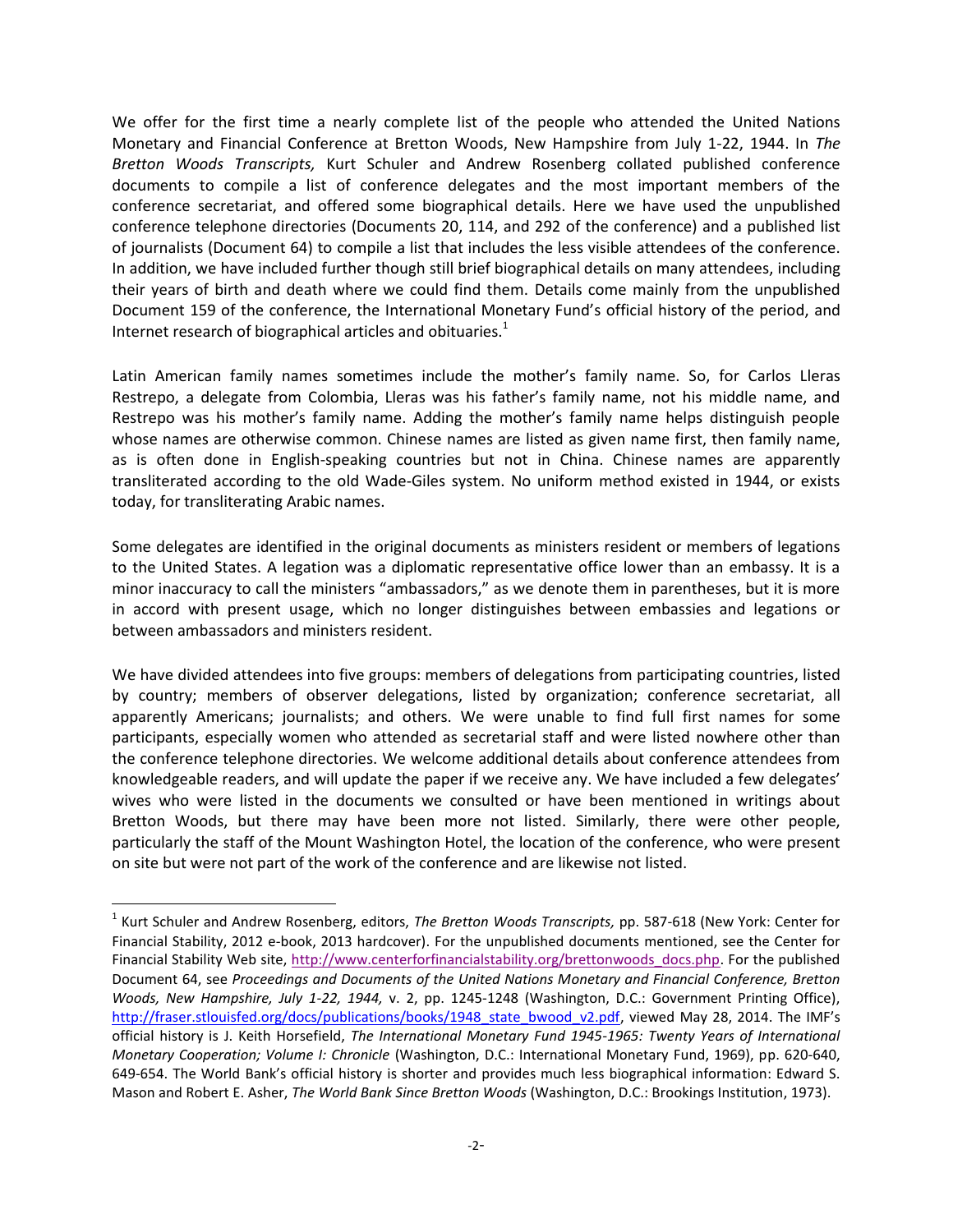#### **Delegations**

AUSTRALIA

*Chairman:* Leslie Galfreid Melville (1902-2002), Economic Adviser to the Commonwealth Bank of Australia; later Executive Director, IMF (1950-1953); Executive Director, World Bank (1950-1953); Alternate Governor, IMF (1951-1952)

*Other delegates*

James Bristock "Jim" Brigden (1887-1950), Financial Counselor, Australian Legation, Washington; economist noted for contributions to trade, national income, and statistics in Australia

Frederick Henry Wheeler (1914-1994), Commonwealth Department of the Treasury; later Secretary (top career official), Commonwealth Department of the Treasury (1971-1979); knighted

Arthur Harold Tange (1914-2001), Commonwealth Department of External Affairs; later Secretary (top career official), Commonwealth Department of Defense (1970-1979); knighted

*Secretary:* Morris A. Greene, Australian Legation, Washington

*Additional staff:* Edythe Parker

BELGIUM

*Chairman:* Camille Gutt (1884-1971), Minister of Finance and Economic Affairs; previously chief of staff to Prime Minister Georges Theunis (1921-1924); later architect of post-liberation currency stabilization in Belgium (1944); Governor, IMF (1946); Executive Director, IMF (1946); first Managing Director, IMF (1946-1951)

#### *Other delegates*

Georges Émile Léonard Theunis (1873-1966), Minister of State (ambassador-at-large to the United States) and Governor of the National Bank of Belgium (1941-1944); previously Minister of Finance (1920-1921); Prime Minister (1921-1925, 1934-1935); Minister of Defense (1932)

- Baron Hervé de Gruben (1894-1967), Counselor, Belgium Embassy, Washington (1937-1945); later Secretary General (top career official), Ministry of Foreign Affairs (1945-1953); Alternate Governor, IMF (1946); Ambassador to West Germany (1953-1959)
- Baron René Boël (1899-1990), Counselor of the Belgium Government; prominent banker and industrialist; later delegate to first meeting of IMF and World Bank (1946); President, European League for Economic Cooperation

*Legal Adviser:* Joseph Nisot, Legal Adviser, Belgian Embassy, New York; later a Belgian ambassador

*Financial Adviser:* Boris Serge "Ben" Chlepner (1890-1964), Professor, Free University of Brussels; monetary economist and economic historian of Belgium

*Secretary:* Ernest de Selliers de Moranville (1911-1964), Financial Attaché, Belgian Embassy, Washington; previously Chief of Staff, Ministry of Finance (1941-1944); later Alternate Executive Director, IMF (1946-1948); Executive Director, IMF (1948-1954); Alternate Executive Director, World Bank (1950-1953)

*Additional staff*

Francine Decq

Madeleine Leibkind

Helene Van Gelder

Ann Yurow

# BOLIVIA

*Chairman:* René Ballivián Calderón (?-1979), Financial Counselor, Bolivian Embassy, Washington; later President, Banco Industrial de Bolivia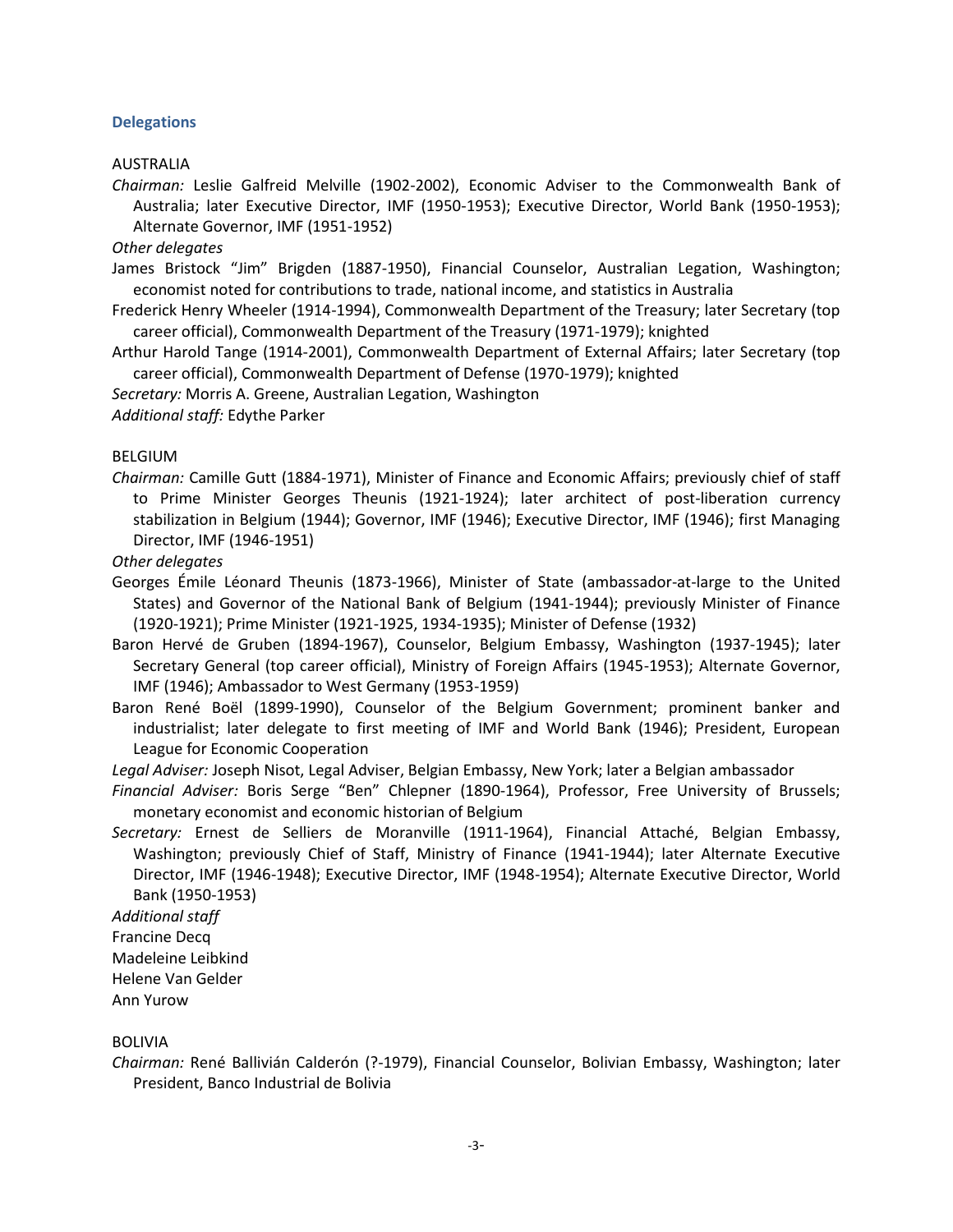BRAZIL

*Chairman:* Artur (English "Arthur") de Souza Costa (1893-1957), Minister of Finance; adviser to President Getúlio Vargas

*Other delegates*

Francisco Alves dos Santos Filho, Director of Foreign Exchange, Banco do Brasil; later Executive Director, IMF (1946-1948); Governor, IMF (1946-1950); Governor, World Bank (1946-1950)

Valentim Fernandes Bouças (1891-1964), Commission of Control of the Washington Agreements and Member, Economic and Financial Council; wealthy businessman; sometime financial adviser to the President of Brazil

Eugênio Gudin (1886-1986), Economic and Financial Council and Economic Planning Committee; later Governor, World Bank (1950-1951, 1955-1956); Minister of Finance (1954-1955)

Octávio Gouvea de Bulhões (1906-1990), Chief, Division of Economic and Financial Studies, Ministry of Finance; later Alternate Executive Director, IMF (1946-1947); Minister of Finance (1964-1967)

Victor Azevedo Bastian, Director, Banco da Provincia do Rio Grande do Sul

*Secretaries*

Roberto de Oliveira Campos (1917-2001), Second Secretary, Brazilian Embassy, Washington; later Ambassador to the United States (1961-1964); Minister of Planning and Economic Coordination (1964-1967); Ambassador to the United Kingdom (1975-1982); member, Chamber of Deputies (legislature) (1991-1998)

Aguinaldo Boulitreau Fragoso, Assistant to the Minister of Foreign Affairs; later Minister of Foreign Affairs

Zeuxis Ferreira Neves, Technical Assistant to the Commercial Counselor, Brazilian Embassy, Washington Charles Freligh, Brazilian Embassy, Washington

Santiago Fernandes, Banco do Brasil (state-owned quasi-central bank)

R. R. Vieira, Brazilian Treasury Delegation, New York

Daniel Maximo Martins, Private Secretary to the Minister of Finance

# CANADA

*Chairman:* James Lorimer Ilsley (1894-1967), Minister of Finance and Receiver General (1940-1946); Member of Parliament (1926-1948); previously Minister of National Revenue (1935-1940); later Governor, IMF (1946); Governor, World Bank (1946); Minister of Justice and Attorney General (1946- 1948); Chief Justice of Nova Scotia (1950-1967)

*Other delegates*

Louis Stephen St. Laurent (1882-1973), Minister of Justice (1941-1946, 1948); later Secretary of State for External Affairs (foreign minister) (1945-1948); Prime Minister (1948-1957)

- Douglas Charles Abbott (1899-1987), Member of Parliament and Parliamentary Assistant to the Minister of Finance; later Governor, World Bank (1946-1954); Minister of Finance (1946-1954); Justice, Supreme Court of Canada (1954-1973)
- Lionel Chevrier (1903-1987), Parliamentary Assistant to the Minister of Munitions and Supply; later Minister of Transport (1945-1954); Minister of Justice and Attorney General (1963-1964); High Commissioner to the United Kingdom (1964-1967)

Joseph-Adéodat Blanchette (1893-1968), Member of Parliament

Walter Adam Tucker (1899-1990), Member of Parliament (1935-1948)

William Clifford "Clif" Clark (1889-1952), Deputy Minister of Finance (1932-1952); later Alternate Governor, World Bank (1946)

Graham Ford Towers (1897-1975), Governor, Bank of Canada (1934-1954); later Alternate Governor, IMF (1946-1950, 1953-1954); Alternate Governor, World Bank (1946-1947)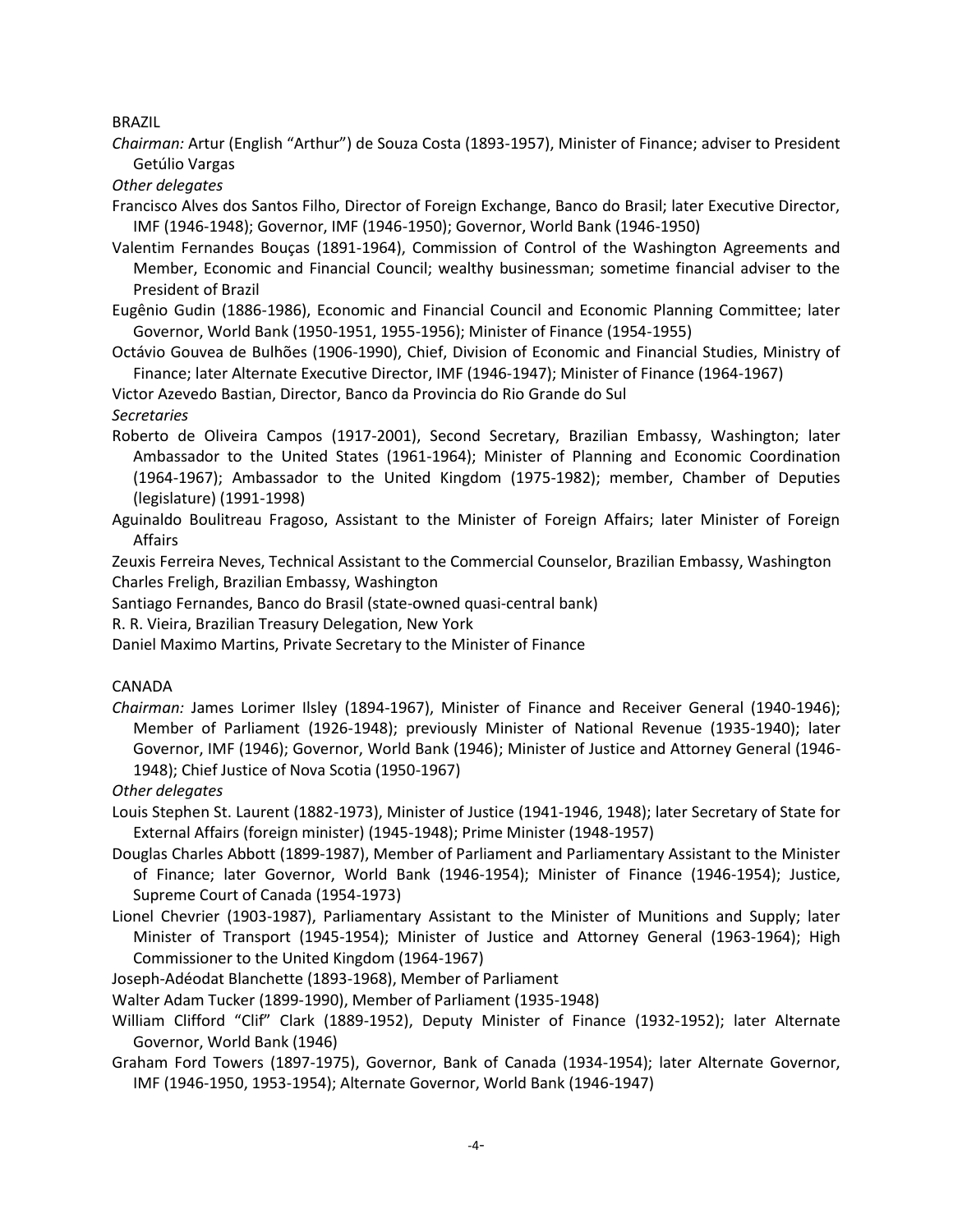William Archibald Mackintosh (1895-1970), Special Assistant to the Deputy Minister of Finance; later Director, Bank of Canada

- Louis Rasminsky (1908-1998), Chairman (alternate), Foreign Exchange Control Board; later Executive Director, IMF (1946-1962); Executive Director, World Bank (1946-1962); Alternate Governor, IMF (1950, 1955, 1958, 1960-1968); Deputy Governor, Bank of Canada (1955-1961); Governor, Bank of Canada (1961-1973)
- (Arthur FitzWalter) Wynne Plumptre (1907-1977), Financial Attaché, Canadian Embassy, Washington; later Alternate Governor, World Bank (1953-1965); Assistant Deputy Minister, Department of Finance (1953-1965); Executive Director, IMF (1962-1965)
- John James Deutsch (1911-1976), Special Assistant to the Under Secretary of State of External Affairs; later Alternate Governor, World Bank (1952-1953); senior official in multiple positions, including Chairman, Economic Council of Canada (1963-1967)

*Secretary:* Paul Tremblay, Third Secretary, Canadian Embassy, Washington

*Additional staff* Eric G. Adams

Beatrice Eynon Sidney Turk

Betty Unger

# CHILE

*Chairman:* Luis Álamos Barros (1893-1960), Director, Central Bank of Chile; previously Ambassador to Mexico (1940); later Minister of Interior (1945); Minister of Finance (1946)

*Other delegates*

Germán E. Riesco, General Representative of the Chilean Line, New York

Arturo Maschke Tornero (1902-2001), General Manager, Central Bank of Chile; later President, Central Bank of Chile (1953-1959); Minister of Finance (1946, 1950); Ambassador to Germany (1959-1965)

Fernando Mardones Restat (1905-1995), Assistant General Manager, Chilean Nitrate and Iodine Sales Corporation

Alfonso Fernández Martorell (1905-?), General Manager, Amortization Bank of Chile

*Secretary:* Carmen Señoret, Consul of Chile, Boston

*Assistant Secretaries*

Frank Ledesma, Secretary to the Chairman of the Delegation

Hermann Max Coers (1893-1974), Technical Adviser, Central Bank of Chile; Professor, University of Chile Luis Aguirre

# CHINA

 $\overline{\phantom{a}}$ 

*Chairman:* Hsiang-Hsi "H.H." "Daddy" K'ung (1881-1967), Vice President of Executive Yuan (1935-1945); Governor, Central Bank of China (1933-1945); previously Minister of Finance (ca. 1937); Premier (1938-1939)

*Other delegates*

Tingfu Fuller Tsiang (1895-1965), Chief Political Secretary of Executive Yuan; previously Ambassador to the USSR (1936-1938); later Permanent Representative of China to the United Nations<sup>2</sup> and Ambassador to the United States

Ping-Wen Kuo (1880-1969), Vice Minister of Finance

Victor Chi-Tsai Hoo (1894-1972), Administrative Vice Minister of Foreign Affairs; later Secretary General, Chinese Delegation, United Nations Conference on International Organization (1945); Assistant

 $^2$  The Nationalist Chinese government, later based in Taiwan, filled China's seat at the United Nations until 1971.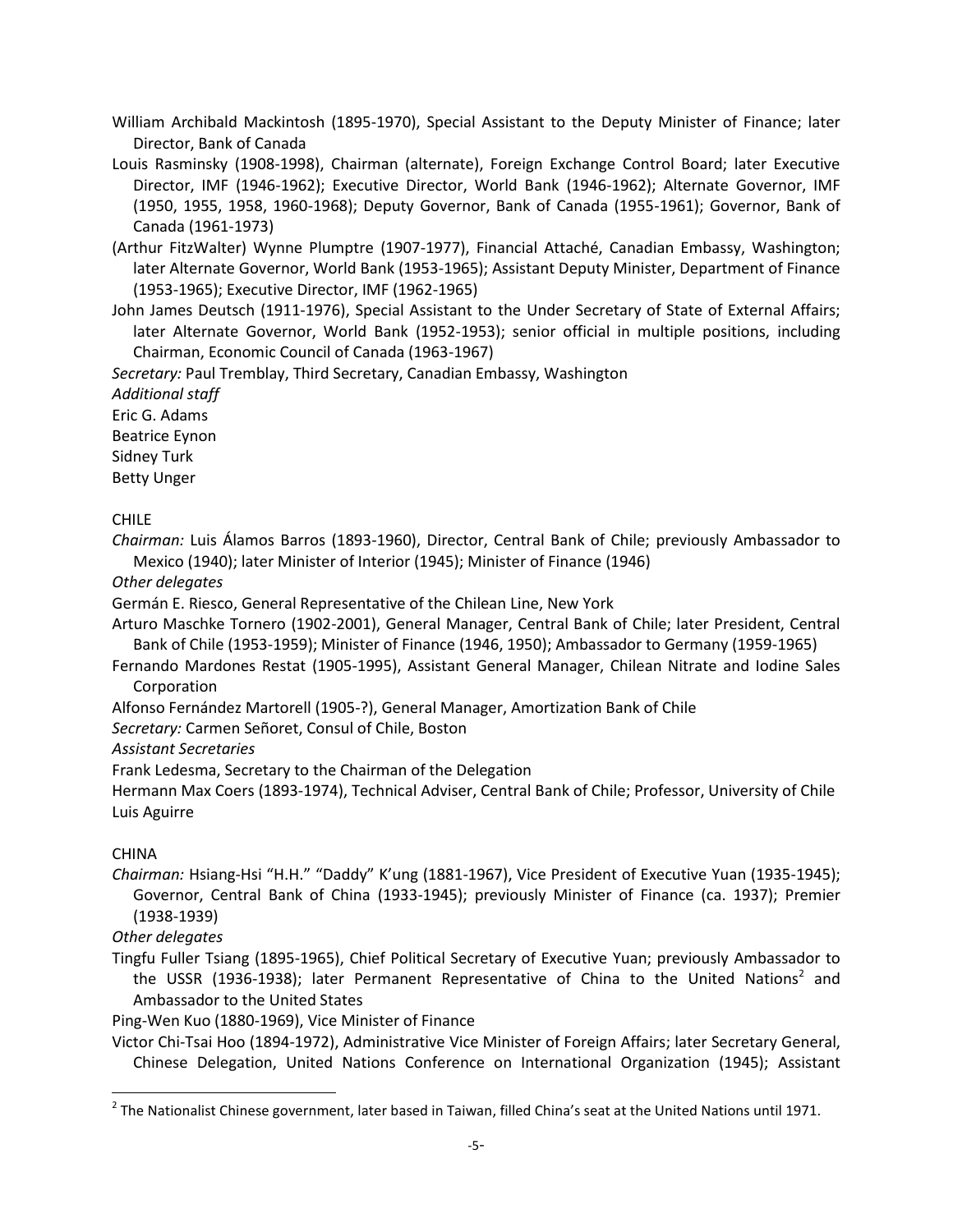Secretary General of the United Nations in charge of Trusteeship and Information from Non-Self-Governing Territories (1946); Under Secretary General of the United Nations in charge of the Department of Conference Services (1955-1962); United Nations Commissioner for Technical Co-Operation (1962-1972)

- Yee-Chun Koo (1901-1992), Vice Minister of Finance; later Executive Director, IMF (1946-1950); Treasurer, IMF (1953-1966)
- Kuo-Ching Li (1892-?), Adviser to the Ministry of Finance; General Manager, Wah Chang Trading Corporation, New York
- Te-Mou Hsi, Representative of the Ministry of Finance in Washington; later Alternate Executive Director, World Bank (1951)

Tsu-Yee Pei (1893-?), Director, Bank of China

Ts-Liang Soong, General Manager, Manufacturers Bank of China; later Alternate Governor, World Bank (1946-1950)

*Advisers*

Hu Shih (1891-1962), former Chinese Ambassador to the United States (1938-1942)

Kia-Ngau Chang (also transliterated "Zhang Jiaao") (1889-1979), High Adviser to Executive Yuan; previously Deputy Governor, Central Bank of China (1935); Minister of Communications (1937-1942); later author, *The Inflationary Spiral: The Experience in China, 1939-1950* (1958)

- Ming Li, Chairman, Chekiang Industrial Bank
- Ting-Sen Wei, Member, Legislative Yuan
- *Secretary General:* Chao-Ting Chi (1903-1963), Secretary General, Foreign Exchange Control Commission, Ministry of Finance and Research Director, Economic Research Department, Central Bank of China

*Secretary:* Edward Bing-Shuey Lee (1903-?), Editor, *Chinese Republic* weekly

*Technical Experts*

Chi-Ling Tung, Vice Chairman, Foreign Trade Commission

Y.C. Wang, Secretary, Central Bank of China; later an IMF official

Cho-Ming Li, Professor of Economics, Southwestern Associated Universities, Kunming

Chih Tsang, Director, Shanghai Commercial and Savings Bank

Tsung-Fei Koh, Secretary, International Department, Directorate General of Posts

Vung-Yuen Woo, Chief of Monetary Section, Currency Department, Ministry of Finance

C.T. Yen, Director of Department, Central Bank of China

*Technical Consultants*

- Arthur Nichols Young (1890-1984), Financial Adviser to the Chinese Government; American citizen; later adviser on Saudi Arabian monetary reform (1951-1952); brother of John Young, conference Secretariat
- Carl Neprud (1889-1976), Commissioner of Customs, Ministry of Finance

*Secretaries*

Yen-Tsu Chen, Secretary, Central Bank of China

Daniel S.K. Chang, Secretary, Central Bank of China

Ping-Yeh Tcheng, Secretary, Central Trust of China

Bing-Shuey Lee, First Secretary, Chinese Embassy, Washington (likely the same as Edward Bing-Shuey Lee listed above)

Kien-Wen Yu, Second Secretary, Chinese Embassy, Washington

I.C. Sung, Assistant Treasurer, Universal Trading Corporation

Wan-Sen Lo, Secretary to the Representative of the Ministry of Finance in Washington

- Ta-Chung Liu (1914-1975), Secretary, Office of Commercial Counselor, Chinese Embassy, Washington; later an IMF official and professor of economics at Cornell University
- Yu-Chung Hsi, Secretary to the Representative of the Ministry of Finance in Washington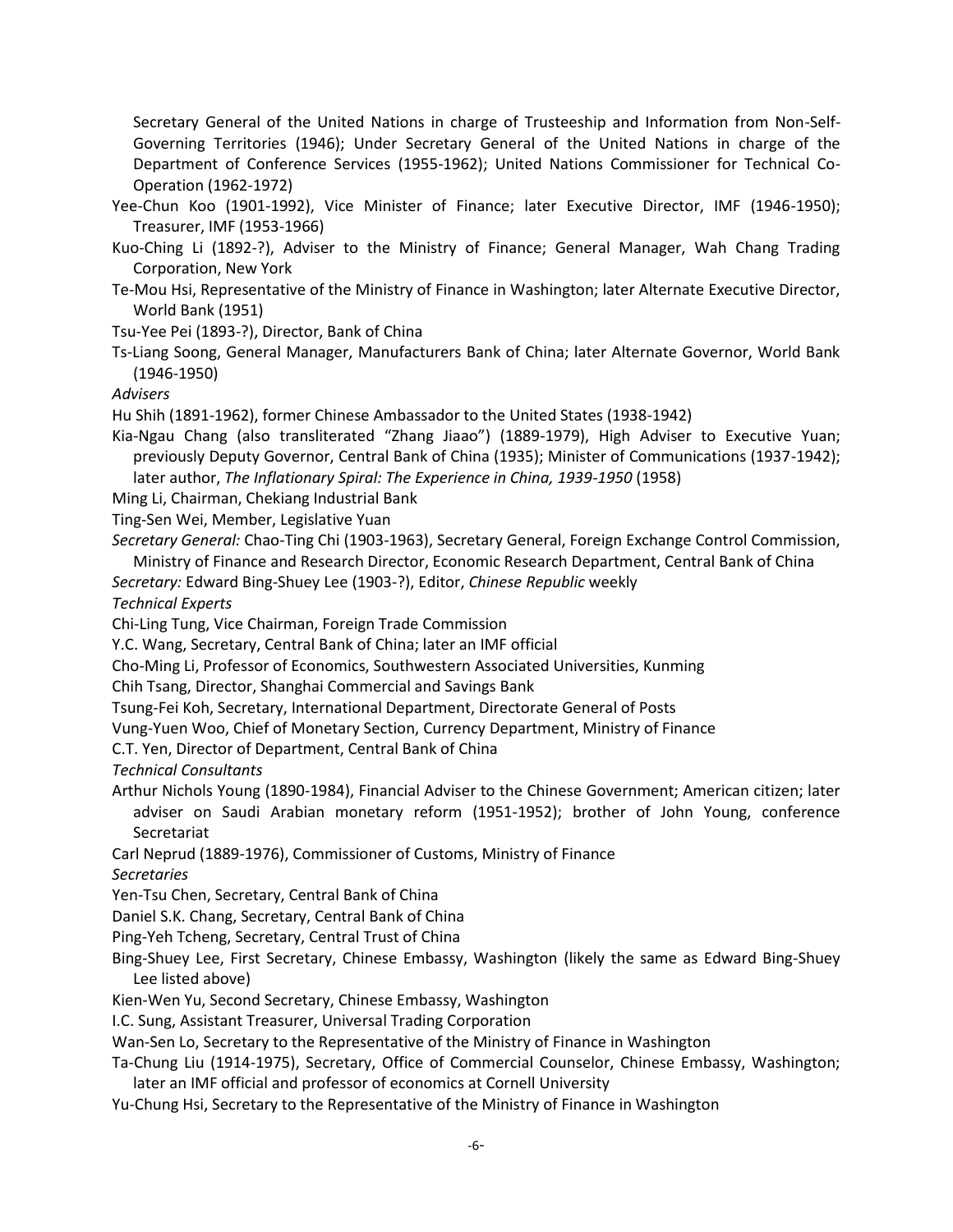Shun-Hsin Chou (1915-2001), Central Bank of China

C.L. Hsia, previously Adviser to the Minister of Foreign Affairs (1942); later Representative of China on the U.N. Economic and Social Council (1953)

*Additional staff* P.F. Hsia Marion Brooks Augusta Chang Ann Collican Pearl Dorain Jane Foley Anna Koo Chin-Kwan Koo Mun-So Leung Kuo-Ching Li Miss M.C. Li Ming Li Mousheng Lin Louise McConnell Evelyn Neworth Kai-Kwan Tsien A.A. Young Yin C. Yu

#### COLOMBIA

*Chairman:* Carlos Lleras Restrepo (1908-1994), Minister of Finance and Public Credit (1938-1941, 1941- 1942, 1943-1944); previously President of the Chamber of Deputies; Comptroller General (1936- 1937); later President of Colombia (1966-1970)

*Other delegates*

Miguel López Pumarejo (1893-1976), younger brother of Alfonso López Pumarejo, President of Colombia; Manager, Caja de Crédito Agrario, Industrial y Minero; previously Ambassador to the United States (1938-1939); Minister of National Economy (1940)

Victor Dugand, Banker

*Technical Advisers*

Antonio Puerto, Banker

Salvador Camacho Roldán, Banker, and Vice President, Bogotá Stock Exchange

*Additional staff:* Lucy Esquivel

#### COSTA RICA

*Chairman:* Francisco de Paula Gutiérrez Ross, Ambassador to the United States; previously Minister of Finance and Commerce

### *Other delegates*

Luis Demetrio Tinoco Castro (1905-1986), Dean, Faculty of Economic Sciences, University of Costa Rica; previously Minister of Finance and Commerce; later Minister of Foreign Relations (1958-1961)

Fernando Madrigal A., Member of Board of Directors, Chamber of Commerce of Costa Rica

*Counselor:* José Rafaël Oreamuno Flores, Vice Chairman, Inter-American Development Commission; previously Minister (ambassador) to the United States; later Ambassador to the United States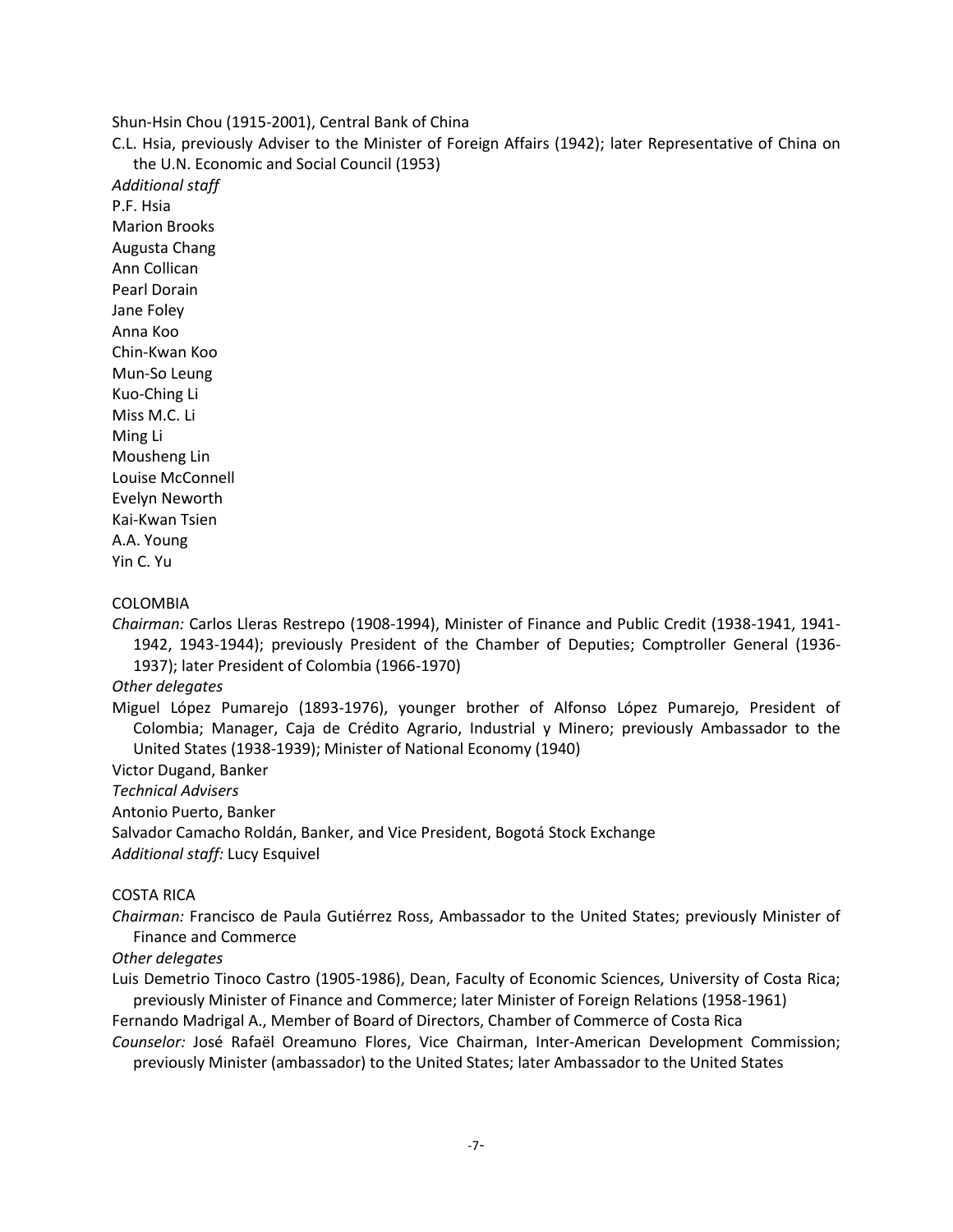CUBA

Chairman: Eduardo I. Montoulieu (1883-1977), Minister of Finance

*Technical advisers*

- Oscar García Montes (1888-?), Professor of Political Economy, University of Havana; formerly Minister of Finance (1940-1944); later Vice President of Cuba (circa 1952)
- Ramiro Guerra y Sánchez (1880-1970), Technical Adviser of the Ministry of Finance; later director of *Diario de la Marina,* an influential newspaper

Miguel A. Pirez, Assistant to the Minister of Finance

- Juan M. Menocal (1902-?), Professor of Taxation, University of Havana, and Adviser to the Office of the Prime Minister
- Felipe Pazos y Roque (1912-2001), Commercial Attaché, Cuban Embassy, Washington; later an IMF official; President, Banco Nacional de Cuba (1950-52, 1959); and an Alliance for Progress and Inter-American Development Bank official
- Luis Machado, Lawyer and Economist; later Executive Director, World Bank (1946-1948); Ambassador to the United States (1950-1952); Governor, World Bank (1949-1960)

Eduardo Durruthy, Director General of Statistics of the Ministry of Finance

*Secretary:* Calixto Montoulieu (1913-1991), Ministry of Finance; wife of Eduardo Montoulieu

*Technical Secretary:* Irving Gordon

# **CZECHOSLOVAKIA**

- *Chairman:* Ladislav Karel Feierabend (1891-1969), Minister of Finance (1941-1945); previously Minister of Justice (1938); Minister of Agriculture (1938-1939)
- *Deputy Chairman:* Jan Viktor Mládek (1911-1989), Ministry of Finance; later Executive Director, IMF (1946-1948); Governor, IMF (1946-1947); senior IMF official (1953-1977), including head of Paris office (1953-1961) and Director, Central Banking Service (1964-1977)

*Other delegates*

- Antonín Basch (1896-1971), Department of Economics, Columbia University; previously an official of the Czechoslovak National Bank; later Chief Economist, World Bank (1947?-1957)
- Josef Hanč, Director of the Czechoslovak Economic Service in the United States of America; previously Czechoslovak Consul in New York (1930s); later Alternate Governor, World Bank (1946-1948); Minister Plenipotentiary, Embassy of Czechoslovakia, Washington (1948)
- Ervin Paul Hexner (1893-1968), Professor of Economics and Political Science, University of North Carolina; later Senior Counselor and Assistant General Counsel, IMF (1946-1958)
- *Technical Adviser and Secretary:* Ernest Sturc, Czechoslovak Economic Service in the United States; later an IMF official (1946-1970s?), including Director, Exchange and Trade Relations Department (1965- 1970s?)

*Additional staff* Maria Horáková Božena Linhartová Helena Minaříková

 $\overline{\phantom{a}}$ 

# DOMINICAN REPUBLIC<sup>3</sup>

*Chairman:* Anselmo Copello (1879-1944), Ambassador to the United States (1943-1944); previously Director, Banco de Reservas de la República Dominicana (1941-?)

<sup>&</sup>lt;sup>3</sup> Roberto Despradel, minister counselor at the Dominican embassy in Washington and previously Secretary for Finance, is also listed as a member of the delegation in a preconference list in the unpublished Document 159 but nowhere else.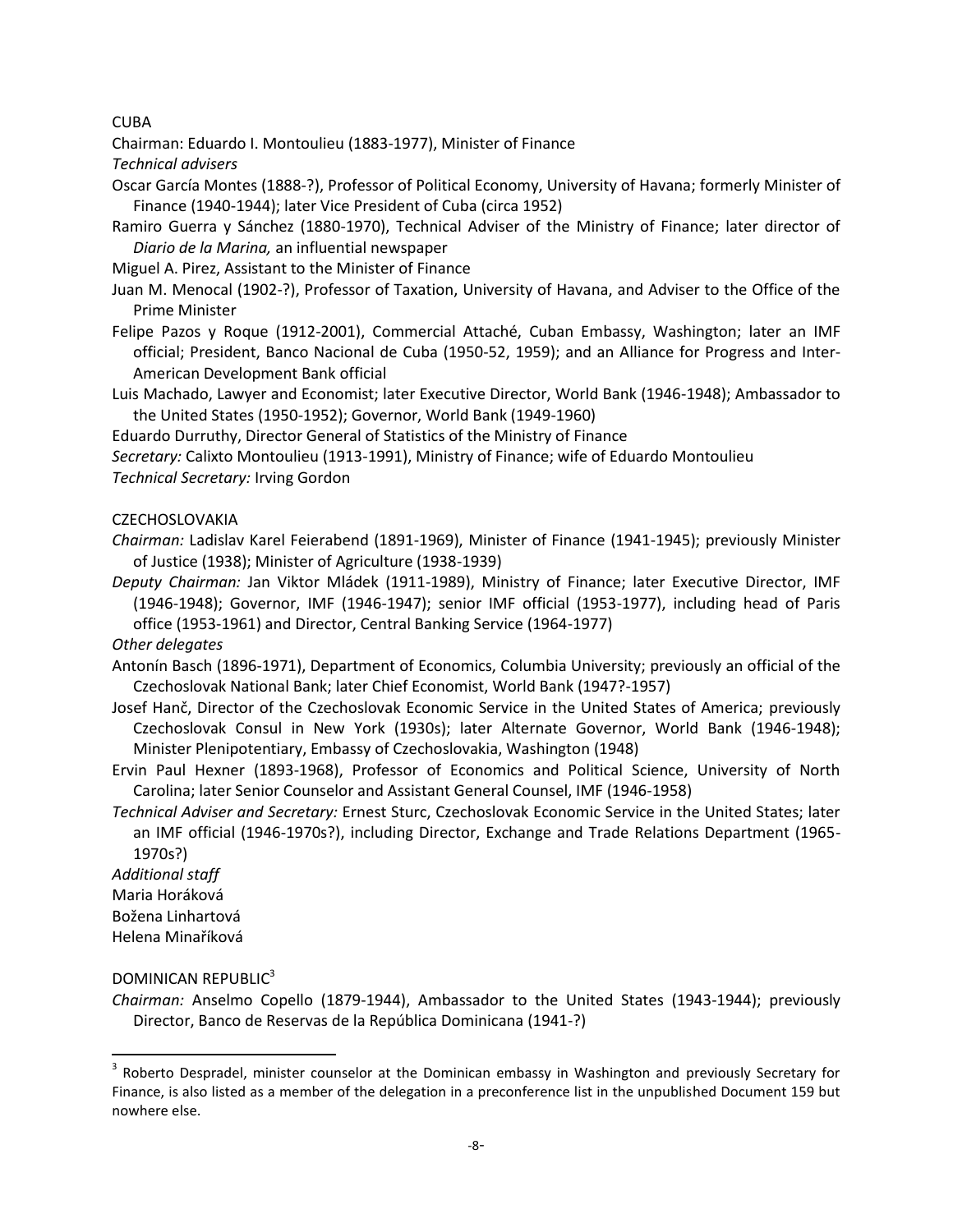- *Delegate:* José Ramón Rodriguez, Minister Counselor, Embassy of the Dominican Republic, Washington; later Alternate Governor, World Bank (1946-1947)
- *Secretary:* José Mariano Sanz Lajara (1917-1963), First Secretary, Embassy of the Dominican Republic, Washington

# ECUADOR

- *Chairman:* Esteban F. Carbo (1891-?), Financial Counselor, Ecuadoran Embassy, Washington; previously employee and branch manager, Banco Central del Ecuador (1927-1937); later Governor, IMF (1946); Governor, World Bank (1946); Alternate Executive Director, World Bank (1950)
- *Other delegate:* Sixto Enrique Durán Ballén (1899-?), Minister Counselor, Ecuadoran Embassy, Washington; previously Minister of Finance (1929-1931); later Alternate Governor, World Bank (1946-1947)

# EGYPT

*Chairman:* Sany Lackany Bey

*Other delegates*

Mahmoud Saleh el Falaky (also transliterated "al Falaki"), later Alternate Executive Director, IMF (1946- 1951); Alternate Governor, IMF (1946-1953); Alternate Governor, World Bank (1946)

- Ahmed Selim, later Alternate Governor, IMF (1946); Alternate Governor, World Bank (1946-1947)
- *Adviser:* James I. Craig (1868-1952), Commissioner for Customs, Ministry of Finance (1934-1947); British subject

*Technical Secretary:* Leon Dichy (1900-?), sometime State Controller of Public Debt and Secretary, National Economic Council

*Secretary:* Mrs. Frances Carritt

# EL SALVADOR

*Chairman:* Agustín Alfaro Morán (1897-?), Coffee plantation owner; sometime board member, Banco Central de Reserva de El Salvador

*Other delegates*

Raúl Gamero Calderón, later Foreign Minister (circa 1960)

Víctor Manuel Valdés

# ETHIOPIA

*Chairman:* Blatta Ephrem Tewelde Medhen (1894-?), Minister (ambassador) to the United States; previously Vice Minister of Foreign Affairs (1942-1943)

*Other delegate:* George Albert Blowers, Governor, State Bank of Ethiopia; American citizen; later Governor, IMF (1946-1948); Governor, World Bank (1946-1948); first Governor, Saudi Arabian Monetary Authority (1952-1954); IMF official

*Secretary:* Helen Willard

*Additional staff:* Hugh R. Chase

# FRANCE (FRENCH COMMITTEE OF NATIONAL LIBERATION)

*Chairman:* Pierre Mendès France (1907-1982), Commissioner of Finance; later Minister of the National Economy (1944-1945); Executive Director, IMF (1946); Governor, IMF (1946-1957); Alternate Governor, World Bank (1946-1958); Executive Director, World Bank (1946-1947); President of the Council of Ministers (prime minister) and Minister of Foreign Affairs (1954-1955); Minister of State (1956); holder of numerous other political positions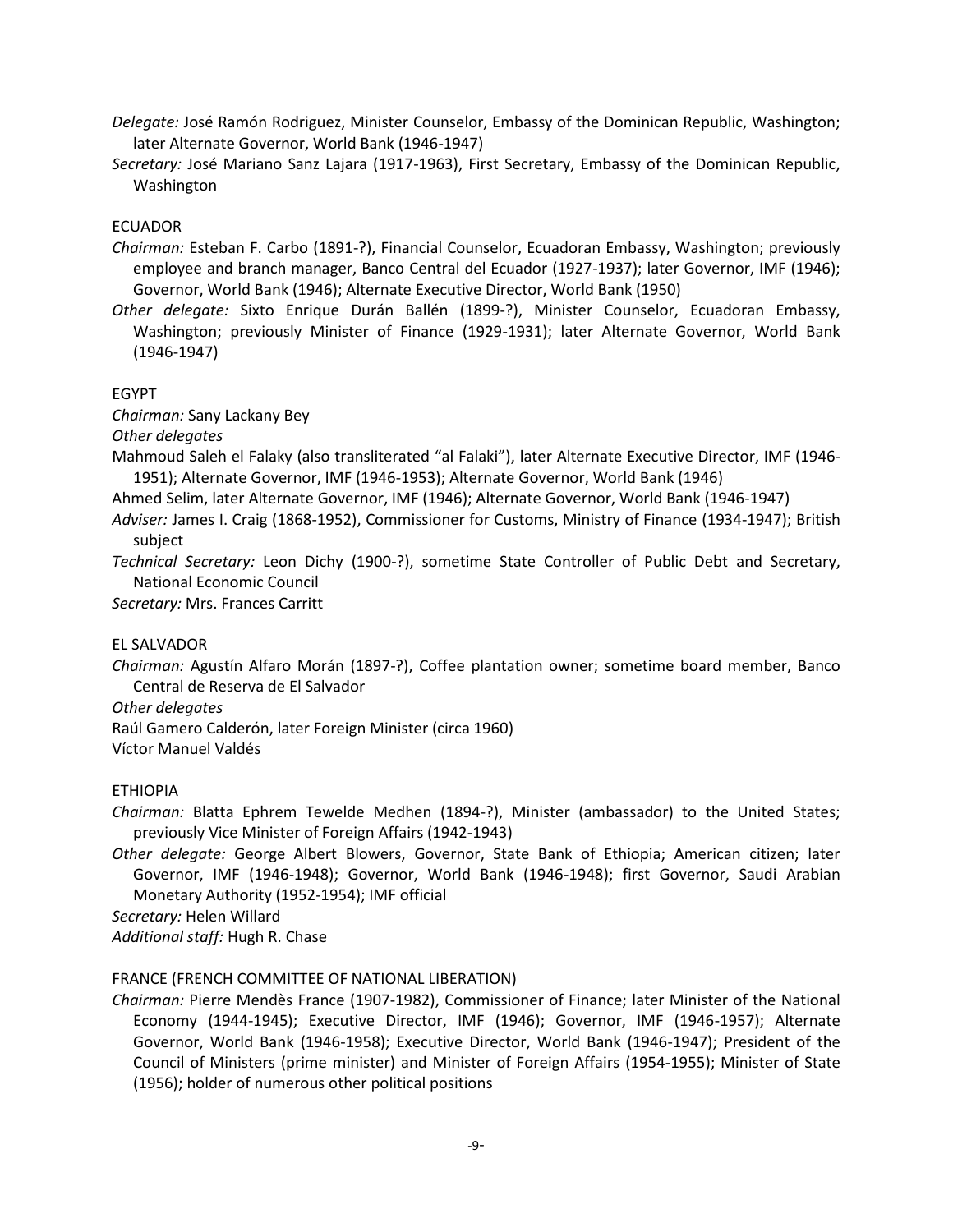*Other main delegate:* André Istel (1887-1966), Technical Counselor to the Department of Finance; prominent banker; previously coauthor of a Free French plan for international monetary cooperation (1943)

*Assistant delegates*

Jean Rioust de Largentaye (1903-1970), Inspector of Finance; previously translator of John Maynard Keynes's *General Theory of Employment, Interest and Money* into French (1942); later Alternate Executive Director, IMF (1946); Executive Director, IMF (1946-1964)

André Paul Maury

Robert Mossé (1906-1973), Professor of Economics, New School for Social Research, New York; later Professor of Economics, School of Law, University of Grenoble, and author of books on international monetary issues

Raoul Aglion (1904-2004), Legal Counselor; previously Professor of Economic History, École des Hautes Études Sociales (1930); later French diplomat and author

*Secretaries* Jean Lambert Gaston Mallet Georges Roncales *Additional staff* Marguerite Hoppe Jacqueline Mailhot Andrée Orienter Gertrude Picard Marguerite Vincent

## GREECE

*Chairman:* Kyriakos Varvaressos, Governor of the Bank of Greece (1939-1941, 1941-1944, 1945) and Ambassador Extraordinary for Economic and Financial Matters; previously Deputy Governor of the Bank of Greece (1933-1939); later Executive Director, World Bank (1946-1948)

# *Other delegates*

Alexander J.A. Argyropoulos, Minister Resident; Director, Economic and Commercial Division, Ministry of Foreign Affairs

Athanase (Athanasios) Ioannou "A.J." Sbarounis (1892-?), Director General, Ministry of Finance; later Governor, World Bank (1946-1947)

*Technical Advisers*

Alexander Loverdos, Ministry of Finance; later Alternate Governor, IMF (1946-?); Alternate Governor, World Bank (1946-?); Head, Greek Office of Economic Research, New York (circa 1946)

André (Andreas George) Papandreou (1919-1996), later Prime Minister (1981-1989, 1993-1996) *Additional attendee:* Kaity Kyriazi Argyropoulos, wife of Alexander J.A. Argyropoulos

#### GUATEMALA

*Chairman:* Manuel Noriega Morales (1907-1975), Postgraduate Student in Economics, Harvard University; previously Professor of Accounting, University of Guatemala; later Governor, IMF (1946- 1954); Governor, World Bank (1946-1954); Secretary of Economy and Labor; Governor, Bank of Guatemala

#### HAITI

*Chairman:* André Liautaud (1907-1951), Ambassador to the United States (1943-?); previously Under Secretary of State for Finance, Commerce, and National Economy (1942-1943)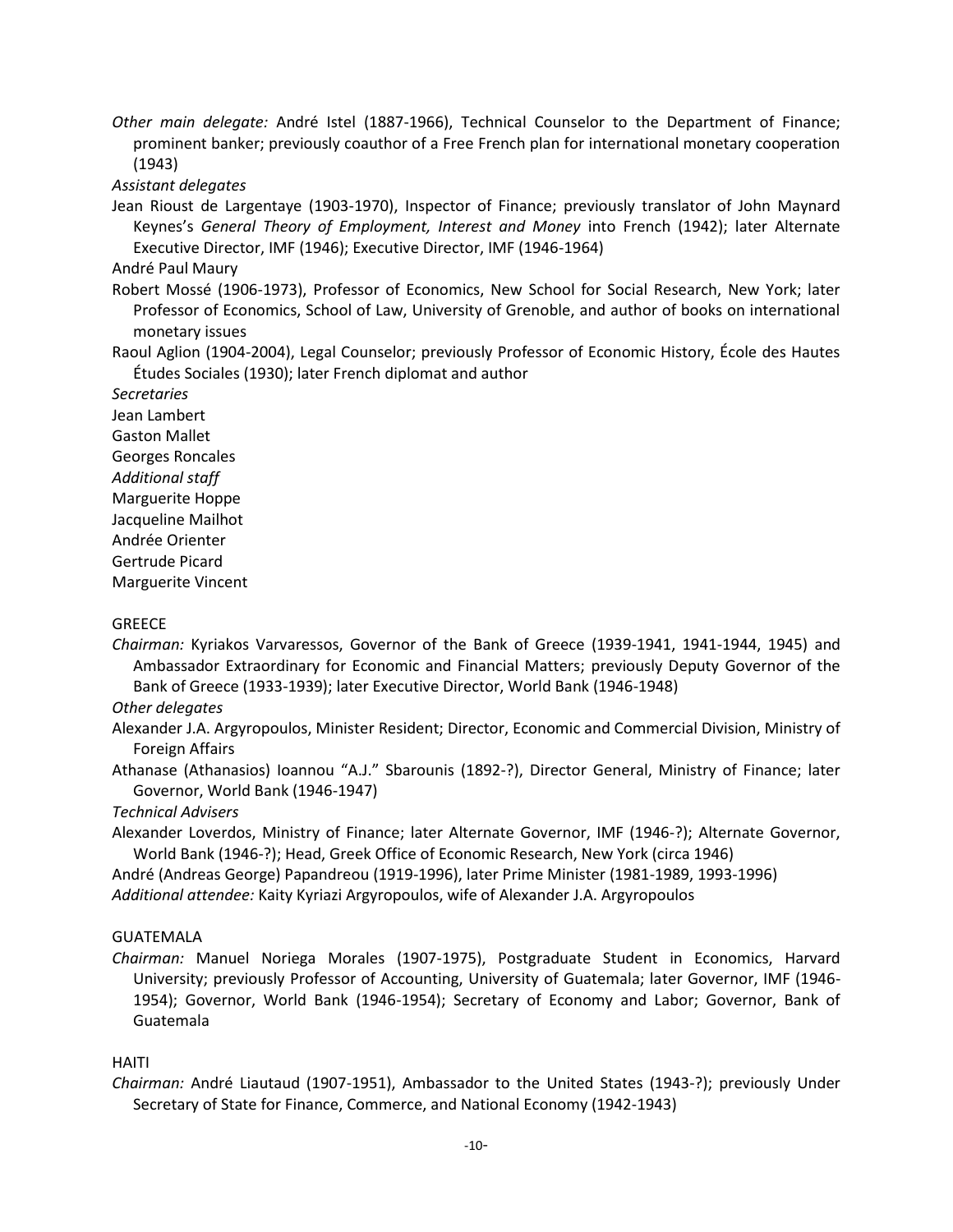*Other delegate:* Pierre Chauvet (1915-?), Under Secretary of State for Finance; later Under Secretary of State for Commerce and Delegate, United Nations Conference on International Organization (1945)

**HONDURAS** 

*Chairman:* Julián R. Cáceres (1891-1950), Ambassador to the United States; previously departmental governor (1926, 1928); later Governor, IMF (1946-1948); Governor, World Bank (1946-1948); Ambassador to Argentina

*Other delegate:* Hernán Benegas

# ICELAND

*Chairman:* Magnús Sigurðsson (1880-1947), Manager, National Bank of Iceland; later Governor, World Bank (1946-1947)

*Other delegates*

Ásgeir Ásgeirsson (1894-1972), Fishery Bank of Iceland; previously Minister of Finance (1931-1934); Prime Minister (1932-1934); later President (1952-1968)

- Þórhallur (also transliterated "Thórhallur") Ásgeirsson (1919-2005), later Permanent Secretary, Ministry of Commerce; son of Ásgeir Ásgeirsson
- Svanbjörn Frímannsson (1903-1992), Chairman, State Commerce Board; previously Head Cashier (a top manager), National Bank of Iceland (1937); later Governor, Central Bank of Iceland (1971-1973)

*Secretary:* Martha Thors (1918-?), Secretary, Icelandic Legation to the United States

INDIA

*Chairman:* Sir (Abraham) Jeremy Raisman (1892-1978), Member (minister) of Finance, Government of India (1939-1945); British subject

*Other delegates*

- Sir Theodore Emanuel Guggenheim Gregory (1890-1970), Economic Adviser to the Government of India; sometime Professor of Banking and Currency, London School of Economics and Political Science; British subject
- Sir Chintaman Dwarakanath Deshmukh (1896-1982), Governor, Reserve Bank of India (1943-1949); later Governor, IMF (1946-1955); Governor, World Bank (1946-1947, 1950-1956); Minister of Finance (1950-1957)
- Sir Ramasamy Chetty Kandasamy Shanmukham Chetty (1892-1953) previously President, Central Legislative Assembly of India (1933-1935); Diwan (senior royal administrative officer), Indian princely state of Cochin (Kochi) (1935-1941); later first Minister of Finance of India (1947-1949)

Ardeshir Darabshaw (A.D.) Shroff (1899-1965), Director, Tata Sons, Ltd.

*Adviser:* Sir David Burnett Meek (1885-1964), Trade Commissioner, London; British subject

*Assistant Adviser:* Mrs. A.A. Henderson

*Secretary:* Bal Krishna (B.K.) Madan (1911-?); later Alternate Executive Director, IMF (1946-1948); Alternate Executive Director, World Bank (1947-1948); Executive Director, IMF (1948-1950, 1967- 1971); Alternate Governor, IMF (1957, 1961, 1964, 1967, 1968); Deputy Governor, Reserve Bank of India (1964-1967)

*Additional staff*

Mrs. Racheil

Miss Walshe

IRAN

*Chairman:* Abol Hassan Ebtehaj (1899-1999), Governor, National Bank of Iran; later Governor, IMF (1946-1949); Governor, World Bank (1946-1950); Director, Middle East Department, IMF (1953-1954)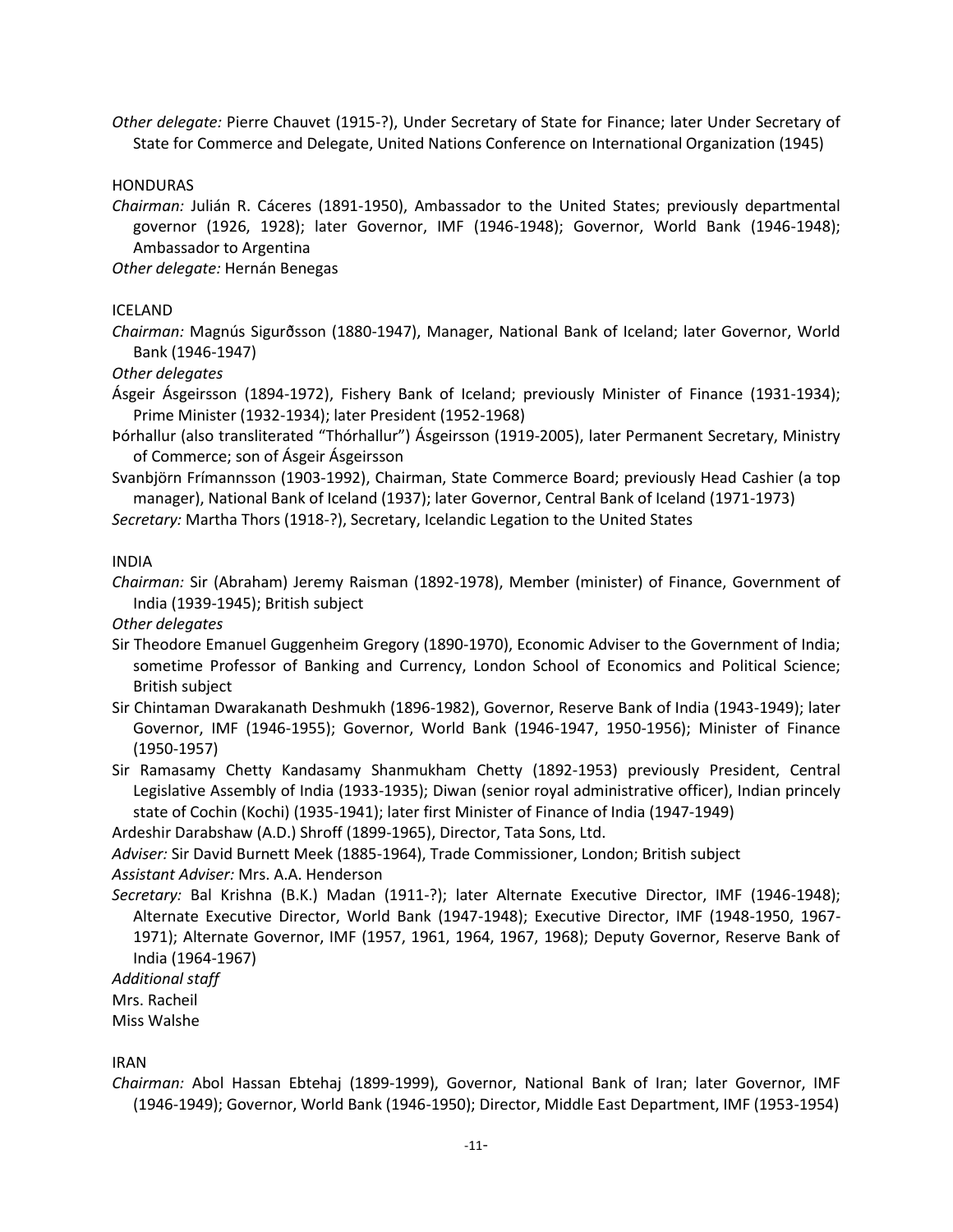*Other delegates*

Ali Akbar Daftary, Counselor, Iranian Legation, Washington

Hossein Navab, Consul General, New York; later Minister of Foreign Affairs (1952)

Taghi Nassr (1906-?), Iranian Trade and Economic Commissioner, New York; previously Director General, Ministry of Finance (1940)

*Additional staff:* Jane Downey

# $IRAO<sup>4</sup>$

*Chairman:* Ibrahim Kamal (1895-?), Senator; previously Minister of Finance (1937-1938)

# *Other delegates*

Lionel Maynard Swan (1885-?), Adviser to the Ministry of Finance; British subject

Is Ibrahim Al-Kabir (1885-?), Accountant General, Ministry of Finance

Claude E. Loombe, Comptroller of Exchange and Currency Officer; British subject; previously banker with the Chartered Bank of India, Australia and China (1930s); exchange control officer, Reserve Bank of India (1942?)

*Additional staff:* Maria Djorjevitch

# LIBERIA

*Chairman:* William E. Dennis, Sr., Secretary of the Treasury *Other delegates* James F. Cooper, previously Secretary of the Treasury (1916-1917) Walter F. Walker, Consul General, New York *Secretary:* K. Jefferies Adorkor, Jr.

# LUXEMBOURG

*Chairman:* Hugues Le Gallais (1896-?), Minister to the United States (1940-1958); later Alternate Governor, IMF (1956-1958); Alternate Executive Director, IMF (1956-1958); Alternate Governor, World Bank (1946-1948)

# MEXICO

*Chairman:* Eduardo Suárez Aranzolo (1894-1976), Secretary of the Treasury and Public Credit (1935- 1946)

# *Other delegates*

Antonio Espinosa de los Monteros (1903-1959), Executive President, Nacional Financiera, and Director, Banco de México; later Ambassador to the United States (1945-1948); Governor, IMF (1946-1947); Governor, World Bank (1946-1948)

Rodrigo Gómez Gómez (1897-1970), Manager, Banco de México; later Director General, Banco de México (1952-1970); Executive Director, IMF (1946-1948, 1958-1960); Alternate Governor, IMF (1946-1947, 1953-1956, 1960-1968); Governor, IMF (1957-1959)

Daniel Cosío Villegas (18981976), Chief, Department of Economic Studies, Banco de México; President, United Nations Economic and Social Council (1959)

*General Secretaries*

 $\overline{\phantom{a}}$ 

Salvador Duhart W., First Secretary, Mexican Embassy, Washington

Julián Sáenz Hinojosa (1908?-1982), Mexican Consul, New York

<sup>&</sup>lt;sup>4</sup> Ali Al-Ayyubi Jawdat, Iraqi minister (ambassador) in Washington and previously Prime Minister (1934-1935), is also listed as a possible member of the delegation in a preconference list in the unpublished Document 159 but nowhere else.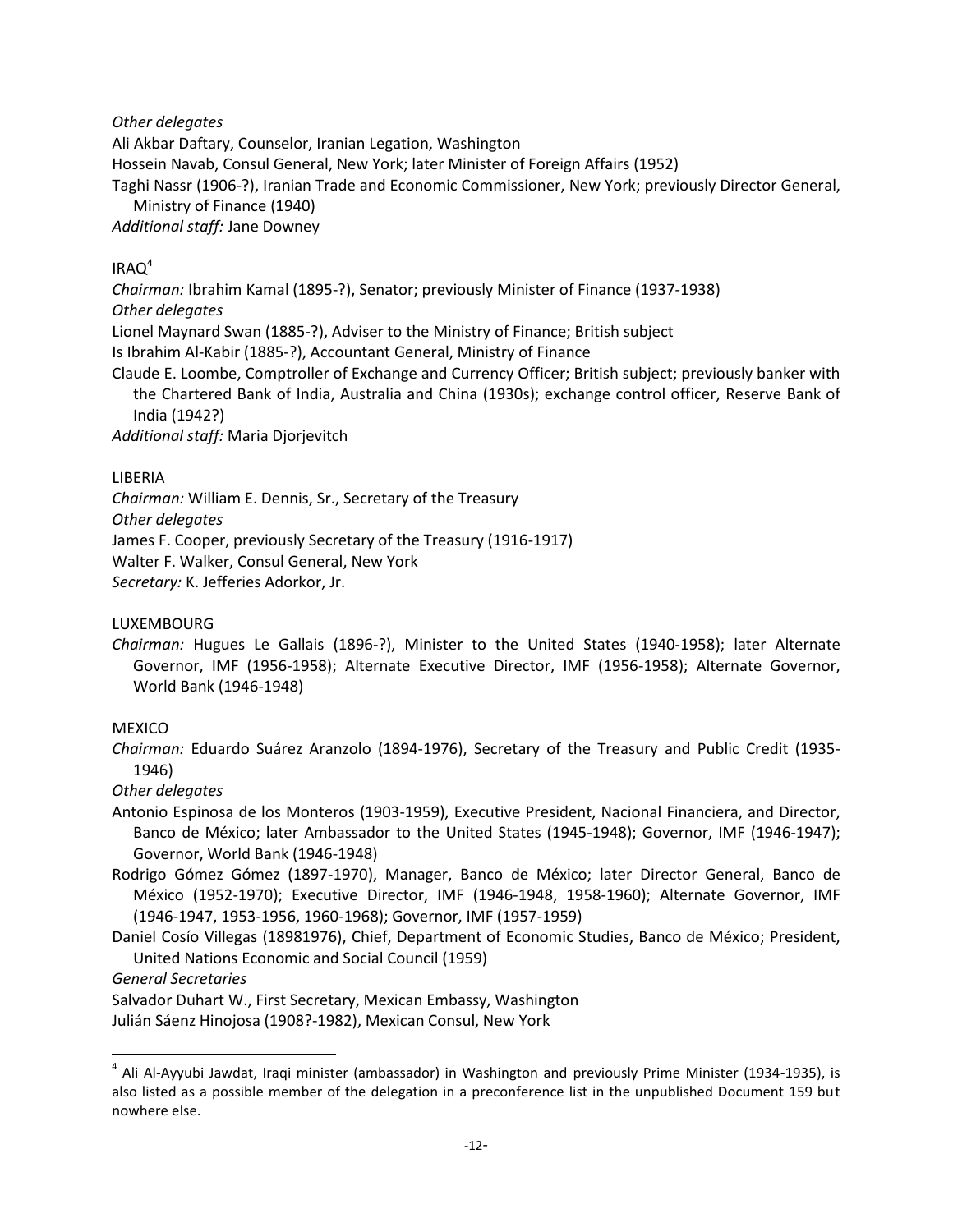*Technical Secretary:* Víctor Luis Urquidi Bingham (1919-2004), Economist, Department of Economic Studies, Banco de México

*Additional staff:* Ana Maria Bartning

# NETHERLANDS

*Chairman:* Johan Willem "Wim" Beyen (also spelled "Beijen") (1897-1976), Financial Adviser to the Netherlands Government; Director, Unilever; previously Alternate to the President, Bank for International Settlements (1935-1937); President, Bank for International Settlements (1937-1939); later Executive Director, World Bank (1946-1952); Executive Director, IMF (1948-1952); Minister of Foreign Affairs (1952-1956)

*Other delegates*

Daniël Crena de Iongh (1888-1970), President, Board for the Netherlands Indies, Surinam, and Curaçao in the United States; previously President, Nederlandsche Handel-Maatschappij (Netherlands Trading Company) (1934-1939); later Alternate Executive Director, IMF (1946); Alternate Executive Director, World Bank (1946-1947); Treasurer, IMF (1946); Treasurer, World Bank (1947-1953); Executive Director, IMF (1953-1955); Executive Director, World Bank (1953-1955)

Hendrik Riemens, Financial Attaché, Netherlands Embassy, Washington

Adriaan Hendrik Philipse, Member, Netherlands Economic, Financial, and Shipping Mission in the United States

*Experts*

A. Andriesse, Private banker

Anton Dirk Bestebreurtje (1916-1983), President, Netherlands Chamber of Commerce in New York, Inc. Jacques Jacobus "Koos" Polak (1914-2010), Economist, Netherlands Economic, Financial, and Shipping

Mission to the United States; previously a League of Nations official; later a senior IMF official (1947- 1979); originator of the "Polak model" of the monetary approach to the balance of payments (1957); Executive Director, IMF (1981-1986)

C.H. Schoch, Representative, Netherlands Indies Exchange Control

*Advisers to the Chairman*

J. Jerome Williams, Netherlands Embassy, Washington

I.H. Capriles, Manager, Maduro & Curiel's Bank

W.J.A. de Heer, Secretary, Netherlands Antilles Foreign Exchange Commission

*Secretary:* Aron "Ronnie" Broches (1914?-1997); later a World Bank official (1946-1979), including General Counsel (1959-1979)

*Additional staff*

Miss L. Polak

Miss B. Thielen

# NEW ZEALAND

*Chairman:* Walter Nash (1882-1968), Minister of Finance (1935-1949); later Prime Minister (1957-1960); knighted (1965)

*Other delegates*

Bernard Carl Ashwin (1896-1975), Secretary to the Treasury; Chairman, Economic Stabilization Commission; later knighted (1956)

Edward Coldham Fussell (1901-1978), Deputy Governor, Reserve Bank of New Zealand; later Governor, Reserve Bank of New Zealand (1948-1962)

Allan George Barnard Fisher (1895-1976), Counselor, New Zealand Legation, Washington; economist who developed the idea of service industries as a distinct economic sector; later an IMF official and the first editor of the economics journal *IMF Staff Papers*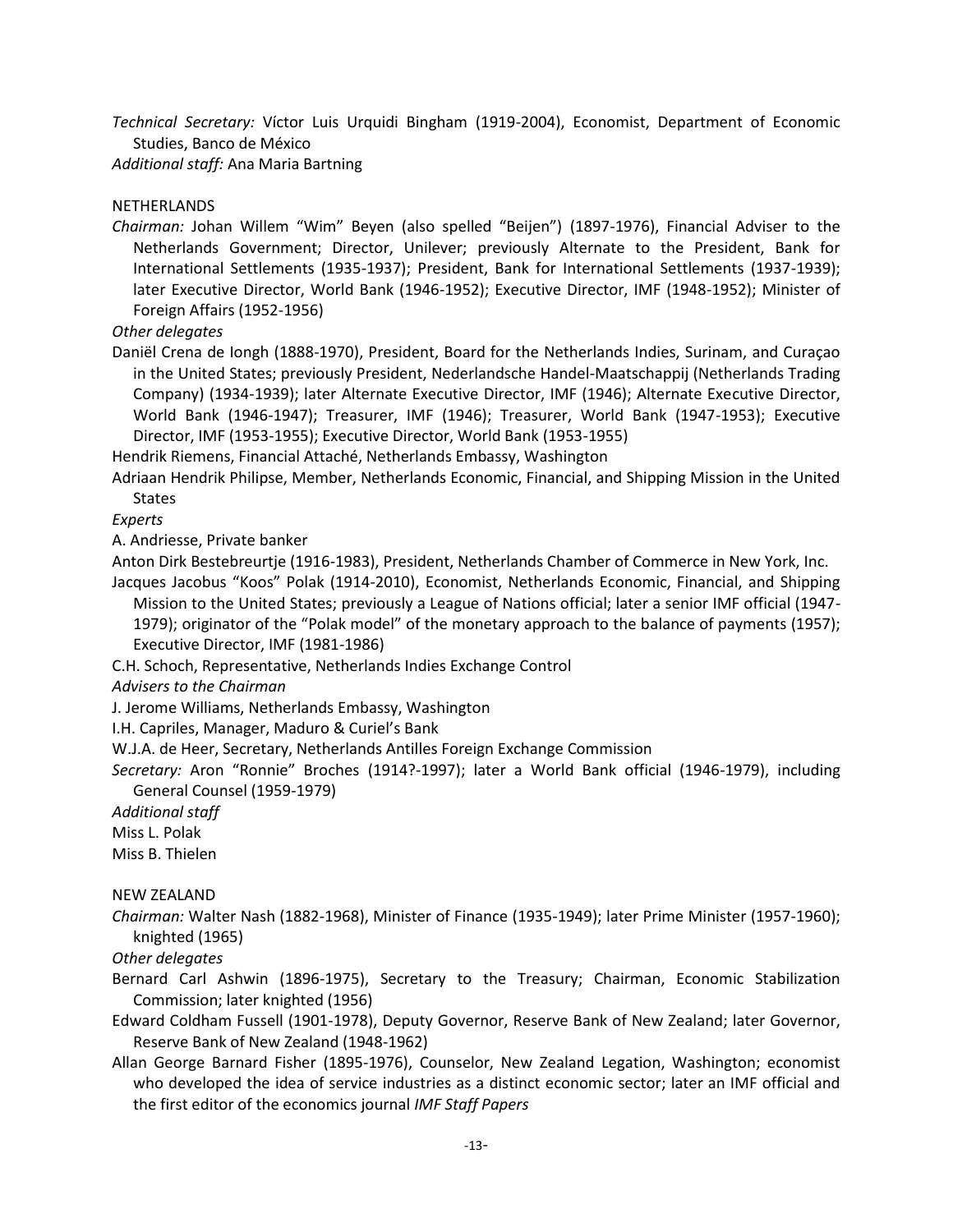*Adviser and Secretary:* Bruce R. Turner, Second Secretary, New Zealand Legation, Washington *Additional staff:* Miss A. Keaney

NICARAGUA

*Chairman:* Guillermo Sevilla Sacasa (1908-1997), Ambassador to the United States (1943-1979); later Governor, World Bank (1946-1947, 1949-1979); previously President of the National Congress and interim President of Nicaragua (1936)

*Other delegates*

- León DeBayle (Debayle) Sacasa (1902-?), previously Ambassador to the United States and lawyer for Banco Nacional de Nicaragua
- J. Jesús Sánchez Roig (1903-?), Vice Chairman, Board of Directors, Banco Nacional de Nicaragua; later Governor, World Bank (1948); Alternate Governor, World Bank (1953-1953)

#### NORWAY

*Chairman:* Wilhelm Christian Ottesen Keilhau (1888-1954), Director, Norges Bank (Bank of Norway), pro tempore, London; previously Professor of Economics, University of Oslo

#### *Other delegates*

- Ole Colbjørnsen (1897-1973), Financial Counselor, Norwegian Embassy, Washington; previously member of Norwegian parliament (1936-1940); Director, Norges Bank (Bank of Norway) (1940); later Alternate Governor, IMF (1946-1955); Alternate Governor, World Bank (1946-1955)
- Arne Skaug (1906-1974), Commercial Counselor, Norwegian Embassy, Washington; previously Assistant Professor of Economics, University of Wisconsin; later Governor, World Bank (1955-1961); Minister of Trade and Shipping (1955-1962); Ambassador to the United Kingdom (1962-1968)
- *Technical Adviser:* Kaare Petersen (1911-1993), Norwegian Shipping and Trade Mission, New York; later served in several United Nations assignments
- *Secretary:* Torfinn Oftedal (1909-1989), First Secretary, Norwegian Embassy, Washington; later Ambassador to Austria, Canada, Czechoslovakia and Romania

*Additional staff:* Aagot Holst Grubbe

# PANAMA

*Chairman:* Augusto Guillermo Arango (1906-?), President, Investors Service Corporation of Panama; previously Comptroller General of Panama (1940-?); later Ambassador to the United States *Other delegate:* Narciso E. Garay, Jr. (1917?-?), First Secretary, Panamanian Embassy, Washington

#### PARAGUAY

- *Chairman:* Celso R. Velázquez (1897-?), Ambassador to the United States; previously Under Secretary of the Treasury
- *Other delegate:* Néstor M. Campos Ros (1912-?), First Secretary, Paraguayan Embassy, Washington

# PERU

*Chairman:* Pedro Gerardo Beltrán Espantoso (1897-1979), Ambassador-designate to the United States; previously the first Vice President, Banco Central de Reserva del Perú; later Minister of Economy and Finance (1959-1961) and Prime Minister (1959-1961)

# *Other delegates*

- Manuel B. Llosa, Second Vice President of the Chamber of Deputies; later Minister of Finance and Commerce (1948)
- Andrés Francisco Dasso Hoke (1893-1958), Senator from Lima; previously Mayor of Lima (1922-1925); later Minister of Economy and Finance (1950-1952)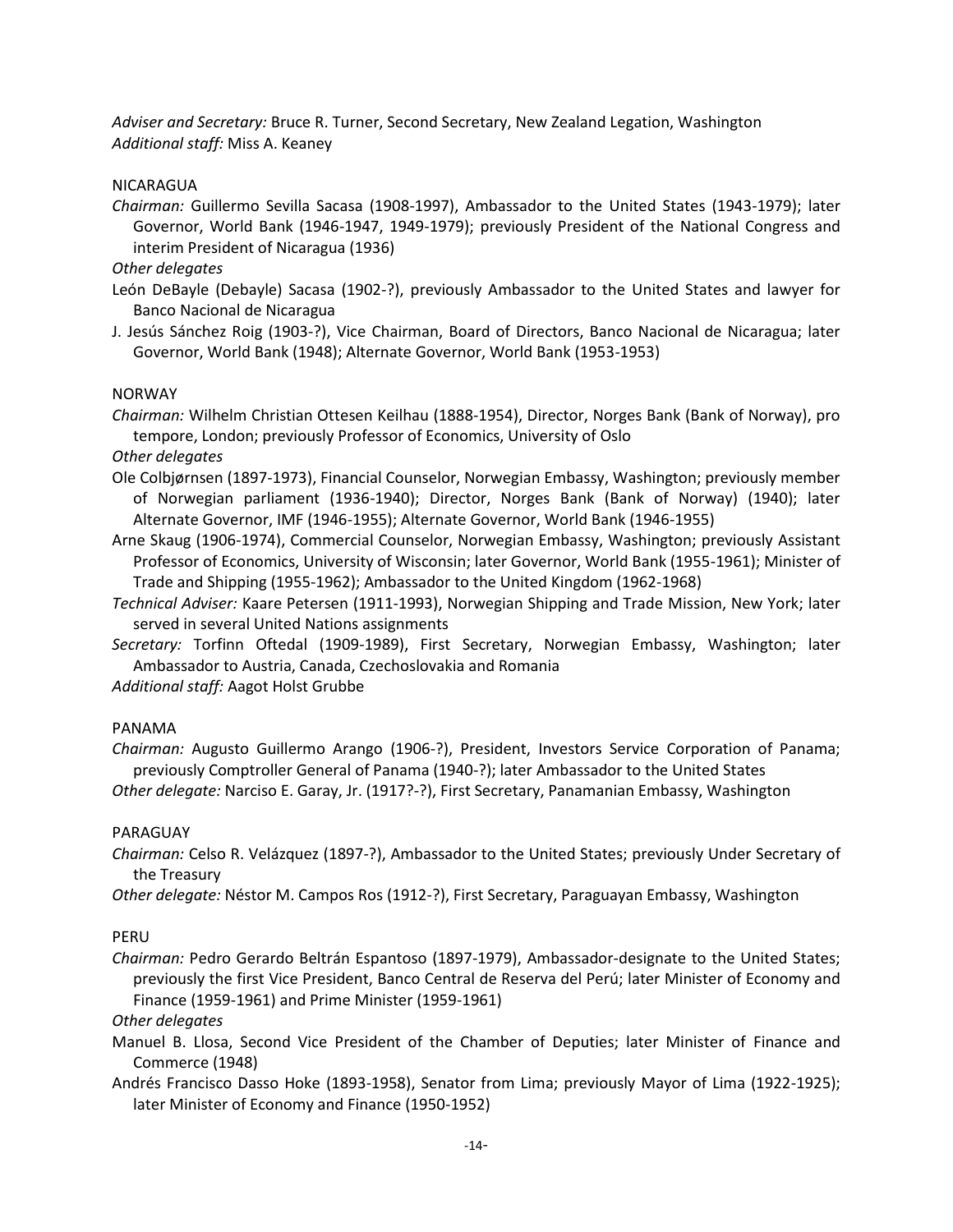Alberto Alvarez Calderón, Senator from Lima

Juvenal Monge (1890?-?), Deputy from Cuzco; previously Professor of Engineering and Economics, National School of Engineering

Juan Chávez Dartnell (1886-?), Minister, Commercial Counselor, Peruvian Embassy, Washington

*Technical Adviser:* Emilio G. Barreto Latzeh (1909-? [alive as of 2009]), Adviser, Banco Central de Reserva del Perú; later President, Banco Central de Reserva del Perú (1969-1975)

*Secretary:* Alvaro Rey de Castro, Third Secretary, Peruvian Embassy, Washington

*Additional staff*

Mercedes Castañeda

Mary Nickson

# COMMONWEALTH OF THE PHILIPPINES

*Chairman:* Colonel Andrés Soriano y Roxas (1898-1963), Secretary of Finance, Agriculture, and Commerce (1942-1944)

*Other delegates*

- Jaime Hernandez (1892-1986), Auditor General; previously Professor of Law and Accounting, Far Eastern University; later Secretary of Finance (1944-1946, 1953-1960)
- Joseph H. Foley, Manager, Philippine National Bank, New York Agency; American citizen; later Alternate Governor, IMF (1946); Alternate Governor, World Bank (1946)
- *Technical Adviser and Secretary:* Ismael Mathay, Sr., Technical Assistant to the Auditor General, Commissioner of Budget and Finance (1944-1945); later Secretary of the Budget (1945-1946)

*Additional staff:* Delphine Churko

# POLAND

*Chairman:* Ludwik Grosfeld (1889-1955), Minister of Finance (1943-1944); later Member, *Sejm*  (parliament) (1947-1952)

*Other delegates*

Leon Baránski (1895-1982), Director General, Bank of Poland; later Executive Director, World Bank (1946-1950); first Governor, Central Bank of Kenya (1966-1967)

Zygmunt Karpinski (1892-?), Director, Bank of Poland; later Alternate Executive Director, IMF (1946) Stanisław Kirkor (1898-1983), Director, Ministry of Finance

Janusz Zółtowski (1903-1969), Financial Counselor, Polish Embassy, Washington; later Alternate Governor, World Bank (1946-1950)

*Experts*

Michal (Michael) Angelo Heilperin (1909-?), Associate Professor of Economics, Hamilton College; writer on international monetary economics

Władysław Roman Malinowski (1909-1975), Assistant Financial Counselor, Polish Embassy, Washington; later Secretary of the United Nations Economic and Social Council (early 1960s); instrumental in the founding of the United Nations Conference on Trade and Development (UNCTAD)

*Secretary:* Gustaw Gottesman (1918-1998), Secretary to the Minister of Finance

*Additional staff*

Nina Sztark

Adela Zaleska

*Additional attendee:* Mrs. Krikor, wife of Stanisław Kirkor

UNION OF SOUTH AFRICA

*Chairman:* S. Frank N. Gie, Minister to the United States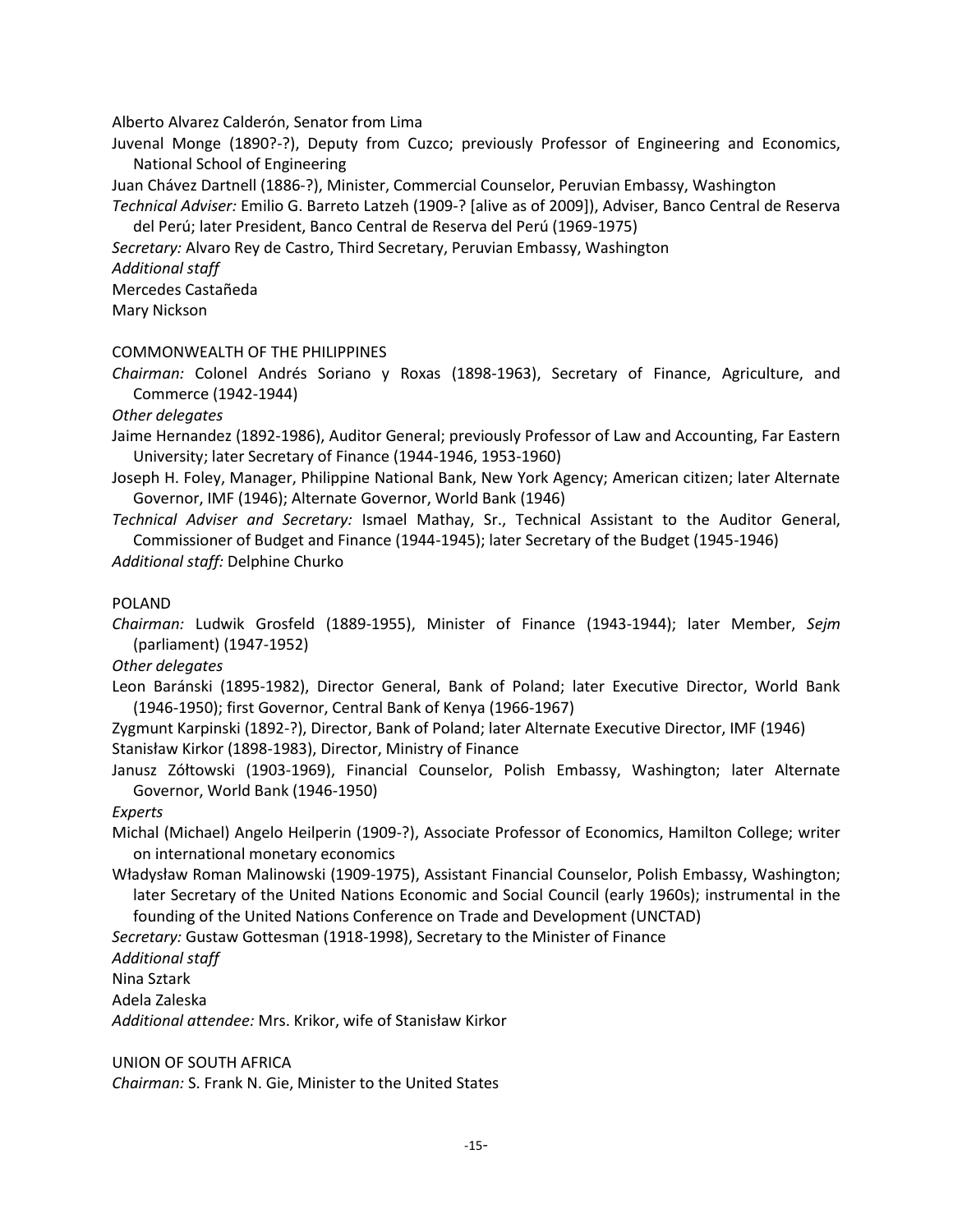*Other delegates*

- John Edward "Jack" Holloway (1890-?), Secretary (top career official) for Finance; previously Lecturer and Professor of Economics, Gray University College (1917-1925); later Governor, IMF (1946, 1948); Governor, World Bank (1946); Alternate Governor, World Bank (1948); Alternate Governor, IMF (1949-1951, 1954); South African Ambassador to the United States (1954-1956)
- Michiel Hendrik de Kock (1898-1976), Deputy Governor, South African Reserve Bank; author, *Central Banking* (1939); later Governor, South African Reserve Bank (1945-1962); Alternate Governor, IMF (1946-1948); Alternate Governor, World Bank (1946-1948, 1949-1963); Governor, World Bank (1948)
- *Adviser:* Willem Christiaan Naudé (1909-?), Attaché, South African Legation, Washington; later South African Ambassador to the United States (1960-1965)

*Additional staff:* Charlotte Hahn

UNION OF SOVIET SOCIALIST REPUBLICS (USSR)

*Chairman:* Mikhail Stepanovich Stepanov (1896-1966), Deputy People's Commissar of Foreign Trade *Other delegates*

Pavel Andreyevich Maletin (1905-1969), Deputy People's Commissar of Finance (1939-1945); later Deputy Minister of Finance (1960-1969)

Nikolai Fyodorovich Chechulin, Deputy President, State Bank of the USSR

- Ivan Danilovich Zlobin (also transliterated "Slobin"), Chief, Monetary Division of the People's Commissariat of Finance
- A.A. Arutiunian, Professor; Expert-Consultant of the People's Commissariat for Foreign Affairs; later Delegate, United Nations Economic and Social Council; Chief Delegate, United Nations Economic Commission for Europe

A.P. Morozov, Chief, Monetary Division of the People's Commissariat for Foreign Trade

Aleksei Mikhailovich Smirnov, Professor, Institute of Foreign Trade; later author, *Normalization of World Trade and the Monetary Problem* (1952)

P.I. Titov

N.S. Ivanov

A.V. Borisov

L.M. Andreev

M.A. Chekmarev

N.I. Kuznetzov

N.K. Panchenko

Mrs. L.J. Gouseva (also transliterated "Guseva")

*Experts*

M.M. Idashkin, Financial Adviser, People's Commissariat for Foreign Trade

Fedor (also transliterated "Fyodor") Petrovich Bystrov, Professor of Finance, Institute of Foreign Trade *Secretaries*

M.I. Chibisov, Assistant to the Chairman

N.I. Kuzminsky, Private Secretary to the Chairman

*Additional staff*

S.S. Cheldiev

N.I. Cheklin

V.I. Kolchin

A.V. Miasnikova

A.K. Pugacheva

Z.K. Sevastianova

A.L. Tziboulsky (also transliterated "Tsibulsky")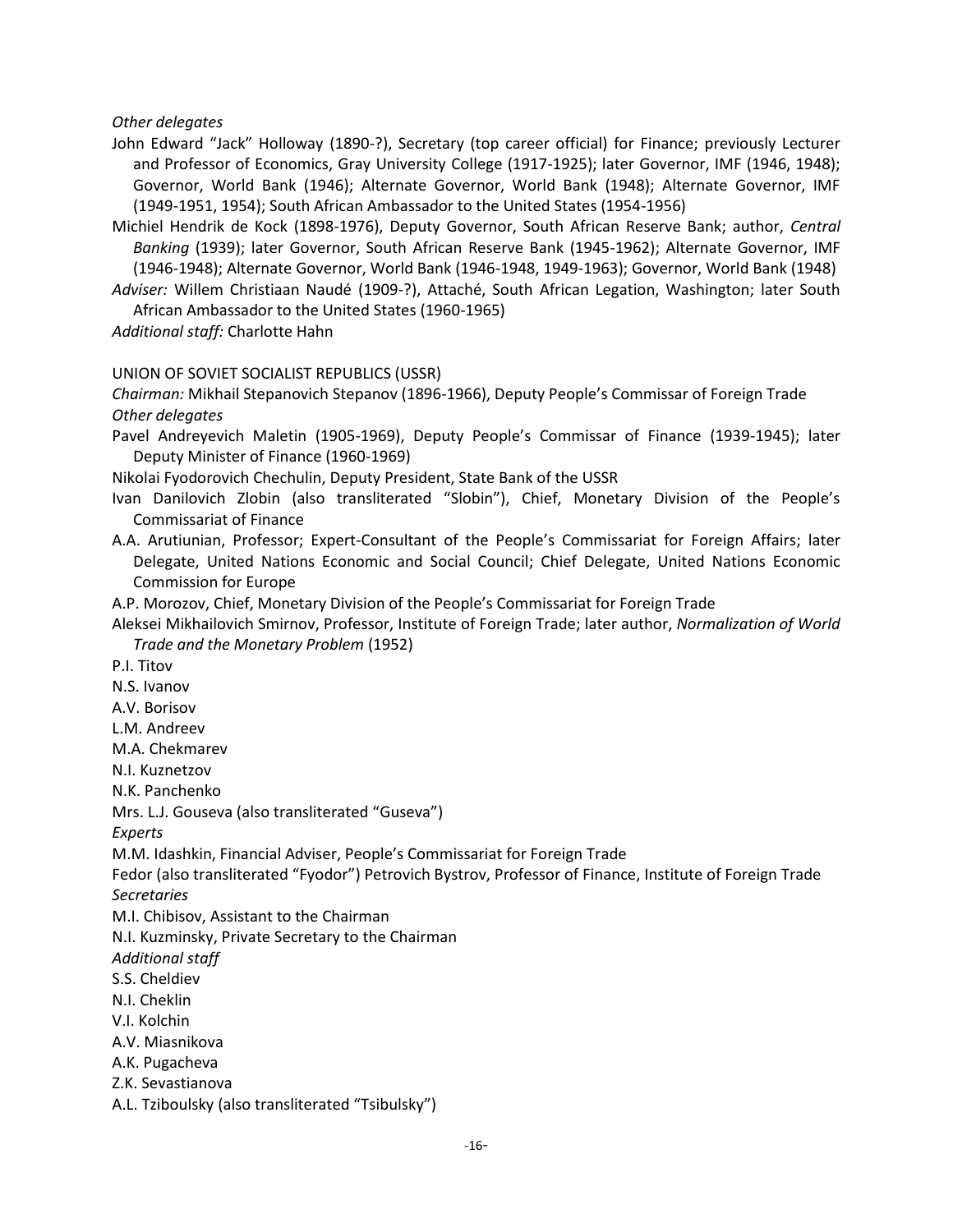N.B. Zhivulin

UNITED KINGDOM

*Chairman:* John Maynard Keynes (1883-1946), Lord Keynes, Economic Adviser to the Chancellor of the Exchequer; Director, Bank of England; most influential economist of the  $20<sup>th</sup>$  century; created Baron Keynes of Tilton (1942); later Governor, IMF (1946); Governor, World Bank (1946); Vice President, World Bank (1946)

*Other delegates*

- Hon. Robert Henry Brand (1878-1963), United Kingdom Treasury Representative in Washington; previously Managing Director, Lazard Brothers and Company; Director; Lloyd's Bank; later created Baron Brand of Eydon (1946); Alternate Governor, IMF (1946); Alternate Governor, World Bank (1946)
- Sir (Crawfurd) Wilfrid Griffin Eady (1890-1962), Joint Second Secretary (second-highest career official) and head of Overseas Finance, United Kingdom Treasury; highest-ranking British official at Bretton Woods; previously Deputy Under Secretary of State, Home Office (1938-1940)
- Nigel Bruce Ronald (1894-1973), Assistant Under Secretary of State for Foreign Affairs, Foreign Office; later (1947-1955) ambassador to Portugal; knighted
- Dennis Holme Robertson (1890-1963), United Kingdom Treasury; second only to Keynes in the British delegation in his contributions to the Bretton Woods conference; previously and later Cambridge University monetary economist; later knighted; the best writer economics has ever produced
- Lionel Charles Robbins (1898-1984), War Cabinet Office; Professor, London School of Economics and a leader in its rise to international eminence; later created Baron Robbins of Clare Market (1958)

Redvers Opie (1900-1984), Counselor, British Embassy, Washington; economist

*Advisers*

- (William) Eric Beckett (1896-1966), chief Legal Adviser, Foreign Office; chief British legal expert at Bretton Woods; later knighted (1948)
- George Lewis French Bolton (1900-1982), Adviser, Bank of England; later Executive Director, IMF (1946- 1952); Alternate Governor, IMF (1952-1956); Executive Director, Bank of England (1948-1957); Director, Bank of England (1957-1968); knighted
- Charles H. Campbell, First Secretary, British Embassy, Washington

John W. Russell, Second Secretary, British Embassy, Washington

Ralph H. Thomas, Second Secretary, British Embassy, Washington

*Secretaries*

H.E. Brooks, United Kingdom Treasury

- Arthur Wendell "Peter" Snelling (1914-1996), Dominions Office; later High Commissioner in Ghana (1959–1961); Deputy Under Secretary of State, Foreign and Commonwealth Office (1961–1969); Ambassador to South Africa (1970-1973); knighted
- Richard T.G. Miles, Third Secretary, British Embassy, Washington; later Adviser, British Delegation to the United Nations

*Additional staff*

L.B. Harris

Miss Fadzzen

Arthur S. Gambling

Miss Gregory

Miss Hegarty

Miss Houlden

Miss Macey

Miss Meffan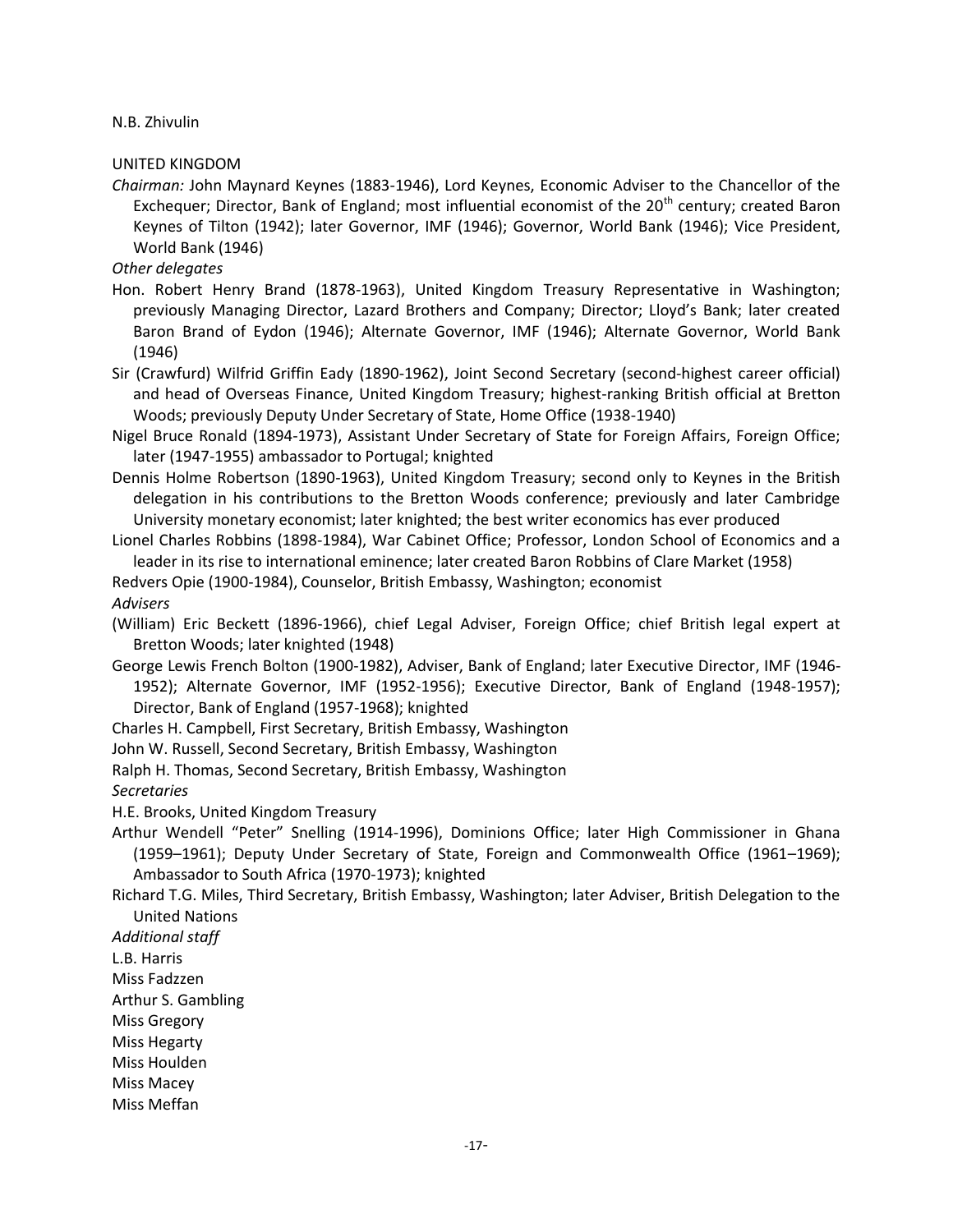Miss Page Miss Peak Miss Simpson Miss Storey *Additional attendee:* Lydia Lopokova, Baroness Keynes, wife of John Maynard Keynes

UNITED STATES OF AMERICA (\* = also a member of the conference Secretariat)

*Chairman:* Henry Morgenthau, Jr. (1891-1967), Secretary of the Treasury (1934-1945)

*Vice Chairman:* Frederick Moore "Fred" Vinson (1890-1953), Director, Office of Economic Stabilization; previously member, U.S. House of Representatives (1929-1929, 1933-1938); federal judge (1938- 1943); later Secretary of the Treasury (1945-1946); Governor, IMF (1946); Governor, World Bank (1946); Chief Justice, U.S. Supreme Court (1946-1953)

*Other delegates*

- Dean Gooderham Acheson (1893-1971), Assistant Secretary of State; previously Under Secretary of the Treasury (1933); Acting Secretary of the Treasury (1933); later Secretary of State (1949-1953); a major drafter of the World Bank agreement at Bretton Woods
- Edward Eagle "Ned" Brown (1885-1959), President, First National Bank of Chicago; President, Federal Advisory Council, Board of Governors of the Federal Reserve System; a major drafter of the World Bank agreement at Bretton Woods
- Leo Thomas Crowley, Administrator, Foreign Economic Administration; Chairman, Federal Deposit Insurance Corporation; Alien Property Administrator
- Marriner Stoddard Eccles (1890-1977), Chairman, Board of Governors of the Federal Reserve System (1934-1948)
- Mabel Newcomer (1891-1983), Professor of Economics, Vassar College
- Brent Spence (1874-1967), U.S. House of Representatives (1931-1963), Democrat from Kentucky; Chairman, House Committee on Banking and Currency
- Charles William Tobey (1880-1953), U.S. Senate (1939-1953); Republican from New Hampshire; Member, Senate Committee on Banking and Currency; previously Governor of New Hampshire (1929-1931) and Member of Congress (1933-1939)
- Robert Ferdinand Wagner, Sr. (1877-1953), U.S. Senate (1927-1949); Democrat from New York ; Chairman, Senate Committee on Banking and Currency (1937-1947)
- Harry Dexter White (1892-1948), Assistant to the Secretary of the Treasury; chief American negotiator on international monetary matters during World War II; main originator of the ideas in the IMF agreement; previously Professor of Economics, Lawrence College (1932-1934); later Assistant Secretary of the Treasury (a Senate-confirmed position) (1945-1946); Executive Director, IMF (1946- 1947); passed secrets to USSR
- Jesse Paine Wolcott (1893-1969), U.S. House of Representatives (1931-1957); Republican from Michigan; Member, House Committee on Banking and Currency

*Technical Advisers*

- James Waterhouse Angell (1898-1986), Foreign Economic Administration; a major drafters of the World Bank agreement at Bretton Woods; previously and later Professor of Economics, Columbia University
- Edward Morris "Eddie" Bernstein (1904-1996), Assistant Director of Monetary Research, Treasury Department, Executive Secretary of the Delegation; the most important contributor to Bretton Woods conference other than Harry Dexter White and John Maynard Keynes; later Director, Research Department, IMF (1946-1958)
- Malcolm Bryan,\* First Vice President, Federal Reserve Bank of Atlanta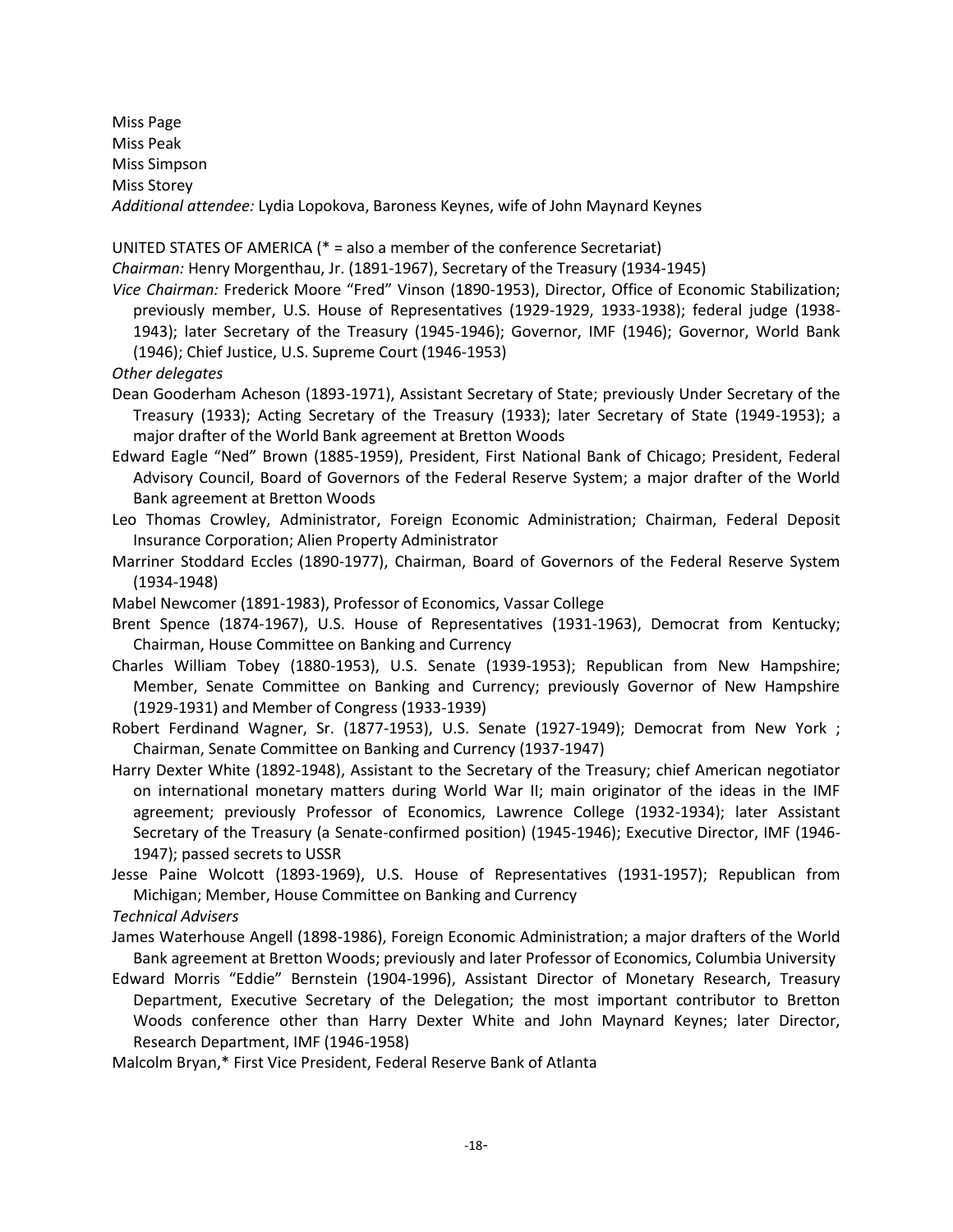Emilio Gabriel "Peter" Collado (1910-1995), Chief, Division of Financial and Monetary Affairs, Department of State; a major drafter of the World Bank agreement at Bretton Woods; later Executive Director, World Bank (1946-1947)

Henry H. Edmiston (1907-1996), Vice President, Federal Reserve Bank of St. Louis

- Walter Gardner, Board of Governors, Federal Reserve System; an important drafter of the World Bank agreement at the Bretton Woods conference
- Emanuel Alexandrovich Goldenweiser (1883-1953), Director of Research and Statistics, Board of Governors, Federal Reserve System; previously President, American Statistical Association (1943); one of the most influential career officials of the Federal Reserve
- Alvin Harvey Hansen (1887-1975), Board of Governors, Federal Reserve System; previously and later Professor of Economics, Harvard University; introduced the economics of John Maynard Keynes in the United States
- Frederick Livesey, Adviser, Office of Economic Affairs, Department of State

Walter Clinton Louchheim, Jr., (1899-1973) Securities and Exchange Commission

- August William Maffry (1905-1982), Department of Commerce; later Vice President, Export-Import Bank of the United States (1945-1947); consultant, Economic Cooperation Administration (which administered the Marshall Plan) (1948-1951)
- Norman T. Ness, Treasury Department; later a senior official for economic affairs at the Department of State
- Leo S. Pasvolsky (1893-1953), Department of State; a major drafter of the United Nations charter; in charge of postwar planning for the Department of State
- Warren Lee Pierson (1896-1978), President, Export-Import Bank of the United States (1936-1945)
- Chauncey William Reed (1890-1956), U.S. House of Representatives (1935-1956); Republican from Illinois; Member, House Committee on Coinage, Weights and Measures
- Andrew Lawrence Somers (1895-1949), U.S. House of Representatives (1925-1949); Democrat from New York; Chairman, House Committee on Coinage, Weights and Measures
- Menc Stephen "Matt" Szymczak (1894-1978), Board of Governors, Federal Reserve System (1933-1961) *Legal Advisers*
- Ansel Frank Luxford (1911-1971), Treasury Department; Chief Legal Adviser; later a senior World Bank official (1946-1951), including Assistant General Counsel (1948-1951)
- Benjamin V. Cohen (1894-1983), General Counsel, Office of War Mobilization (1943-1945); previously Associate General Counsel, Public Works Administration (1933-1934); General Counsel, National Power Policy Commission (1934-1941); adviser to Ambassador to the United Kingdom John G. Winant (1941); later Counselor, U.S. Department of State (1945-1947)
- Oscar Sydney Cox (1905-1966), Foreign Economic Administration
- Ethan B. Stroud (1922-2009), Vice President, Federal Reserve Bank of Dallas

*Secretary General of the Delegation:* Charles Stewart Bell (1894-1945), Treasury Department *Assistants to the Chairman*

Henrietta Stein Klotz (1901-1988), Treasury Department

Margaret McHugh, Treasury Department

- M. Frederik Smith (1908?-1997), Treasury Department
- Arthur Sweetser (1888–1968), Office of War Information; previously public information officer, League of Nations; later public information officer, United Nations

*Technical Secretaries*

- (Harry) Elting Arnold\* (1912-1988), Legal Staff, Treasury Department; Assistant General Counsel, Treasury Department (1948-1960); Acting Director, Foreign Assets Control, Treasury Department (1950-1960); General Counsel, Inter-American Development Bank (1960-1971)
- Richard B. Brenner,\* Treasury Department; later Assistant General Counsel, IMF (1946-1955)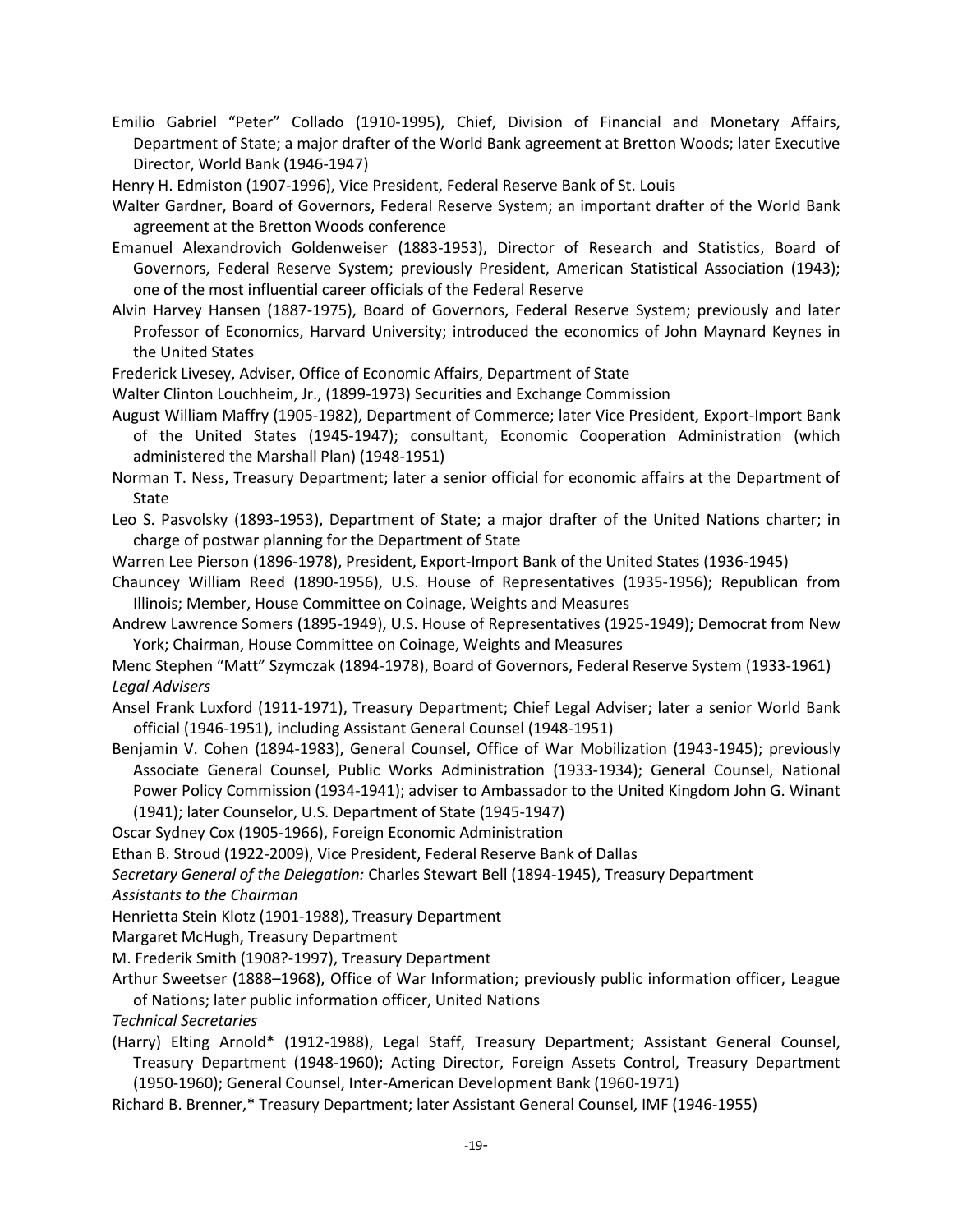- Isador Lubin (1896-1978), Commissioner, Bureau of Labor Statistics (1933-1946); later U.S. representative to the U.N. Economic and Employment Commission (1946-1950); U.S. representative to the U.N. Economic and Social Council (1950-1953)
- George F. Luthringer (1904-1955), Department of State; later Alternate Executive Director, IMF (1946- 1948); Director, Far Eastern, Middle Eastern, and Latin American Department, IMF (1950-1953); Director, Western Hemisphere Department, IMF (1953-1955)
- Emanuel E. "Duke" Minskoff, Treasury Department; later Director, Division of Foreign Assets Control, Treasury Department
- Dorothy F. Richardson, Treasury Department; later married Solomon Adler (1945), a member of the Silvermaster spy ring (see just below); Richardson was not accused of being a member
- (Nathan) Gregory Silvermaster (1898-1964), Director, Labor Division, Department of Agriculture; born in Russia; detailed to War Production Board; Chief Planning Technician, Procurement Division, Treasury Department; leader of a spy ring that passed secrets to the USSR
- Joseph P. Dreibelbis (1899-1972), Assistant General Counsel, Board of Governors, Federal Reserve System; later Vice President, Bankers Trust Company
- Lauchlin Bernard Currie (1902-1993), Deputy Director, Foreign Economic Administration (1943-1944); influential New Deal economist; previously Treasury Department (1934); author, *The Supply and Control of Money* (1934*)*; Assistant Director of Research, Federal Reserve Board (1934-1935) and Board of Governors of the Federal Reserve System (1935-1939); member of the Silvermaster spy ring
- Solomon Adler (1909-1994), Economist, Treasury Department (1936-1950); Treasury Representative in China (1941-1948); member of the Silvermaster spy ring
- Hawthorne Arey (1905-1972), previously attorney, Reconstruction Finance Corporation; later Member of Board of Directors, Export-Import Bank of the United States (1949-1953, 1954-1961); Director, Operations Division, Inter-American Development Bank (?-1968)

*Additional staff* Charles Buettner Jacqueline Ambrose Mary M. Cuthill Jane Dickinson Donald Eddy Barbara Evans Henry Fagan Louis F. Ficks Miss Kendall John Larson Ruth Lucas Jo Morgan Ellison Norris Lorna Rippel Elsie Scharf Linda M. Shanahan Helen H. Shippee

Arthur Smithies\* (1907-1981), U.S. Bureau of the Budget; later Professor of Economics, Harvard University; also on the conference secretariat

- Ruth Spangler
- Ann Triano

William Ludwig "Lud" Ullmann\* (1908-1993), Captain, U.S. Army; leading member of a spy ring that passed secrets to the Soviet Union and that was headed by Gregory Silvermaster, who also attended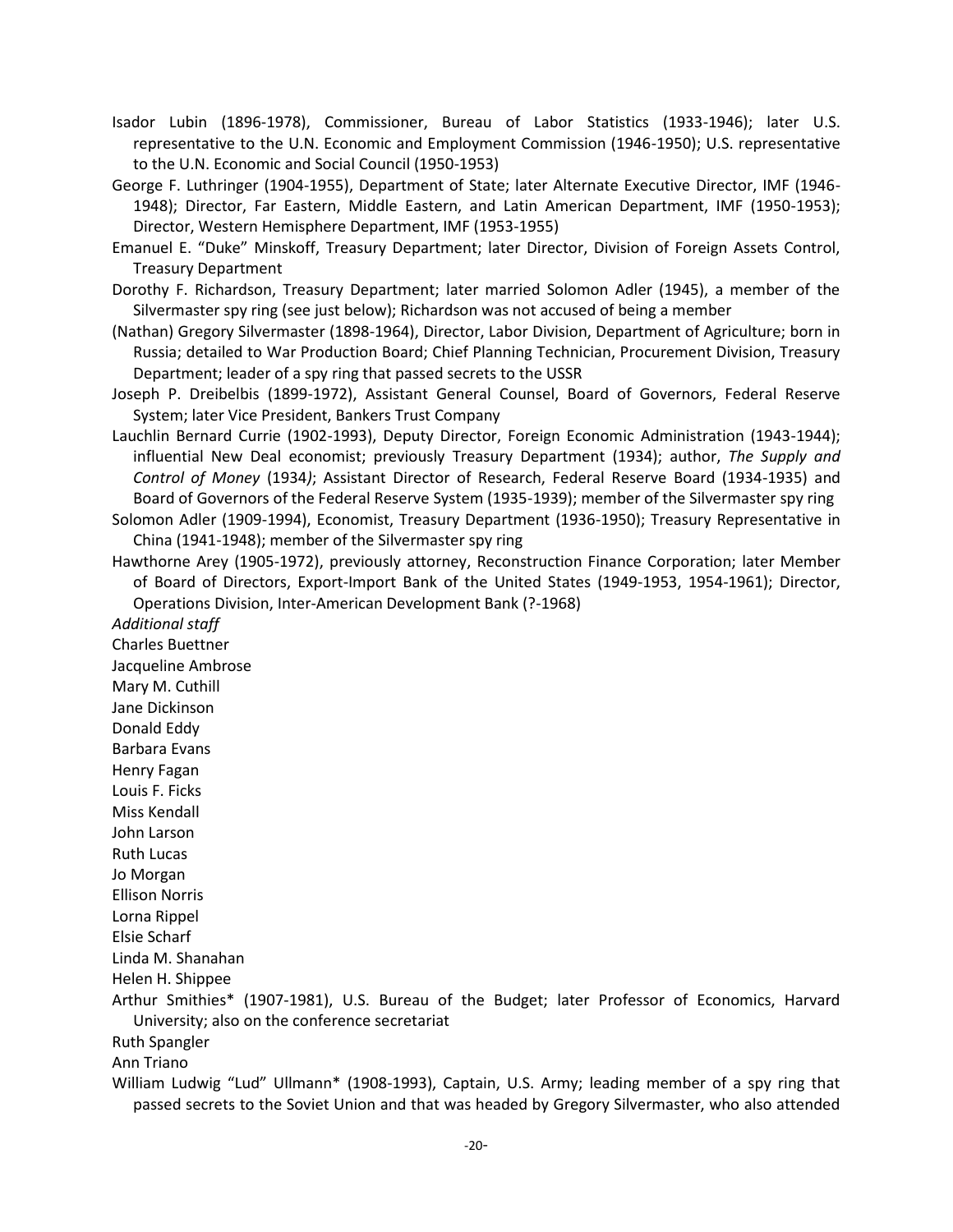the conference; previously administrative assistant to Harry Dexter White and colleague of Frank Coe, both also conference participants, at the U.S. Treasury Department; also on the conference secretariat

Myrtle Utech

Marian Vouk

# URUGUAY

*Chairman:* Mario La Gamma Acevedo (1910?-?), Expert, Ministry of Finance; Professor of Finance, University of Montevideo; later Governor, World Bank

*Other delegate:* Hugo García, Financial Attaché, Uruguayan Embassy, Washington; later Governor, IMF (1946-1947); Governor, World Bank (1946-1947)

#### VENEZUELA

*Chairman:* Rodolfo Rojas (1896-?), Minister of the Treasury; previously a banker

*Other delegates*

Alfonso Espinosa, President, Permanent Committee of Finance, Chamber of Deputies

- Cristóbal L. Mendoza (18861978), Legal Adviser to the Banco Central de Venezuela; previously Minister of Finance (1937-1938)
- José Joaquín Gonzáles Gorrondona hijo (1910-1988), President, Office of Import Control; Director, Banco Central de Venezuela

*Secretary:* Manuel Pérez Guerrero (1911-1985), Chief, Office of the Committee for the Study of Post-War Questions, Ministry of Foreign Affairs; Professor of Economic and Social Sciences, Central University of Venezuela; later Minister of Finance (1947-1948); Minister of Mines and Hydrocarbons (1963- 1967)

*Additional staff:* Nely Santana

# YUGOSLAVIA

*Chairman:* Vladimir Rybar, Counselor, Yugoslav Embassy, Washington *Additional staff:* Anne Starcevic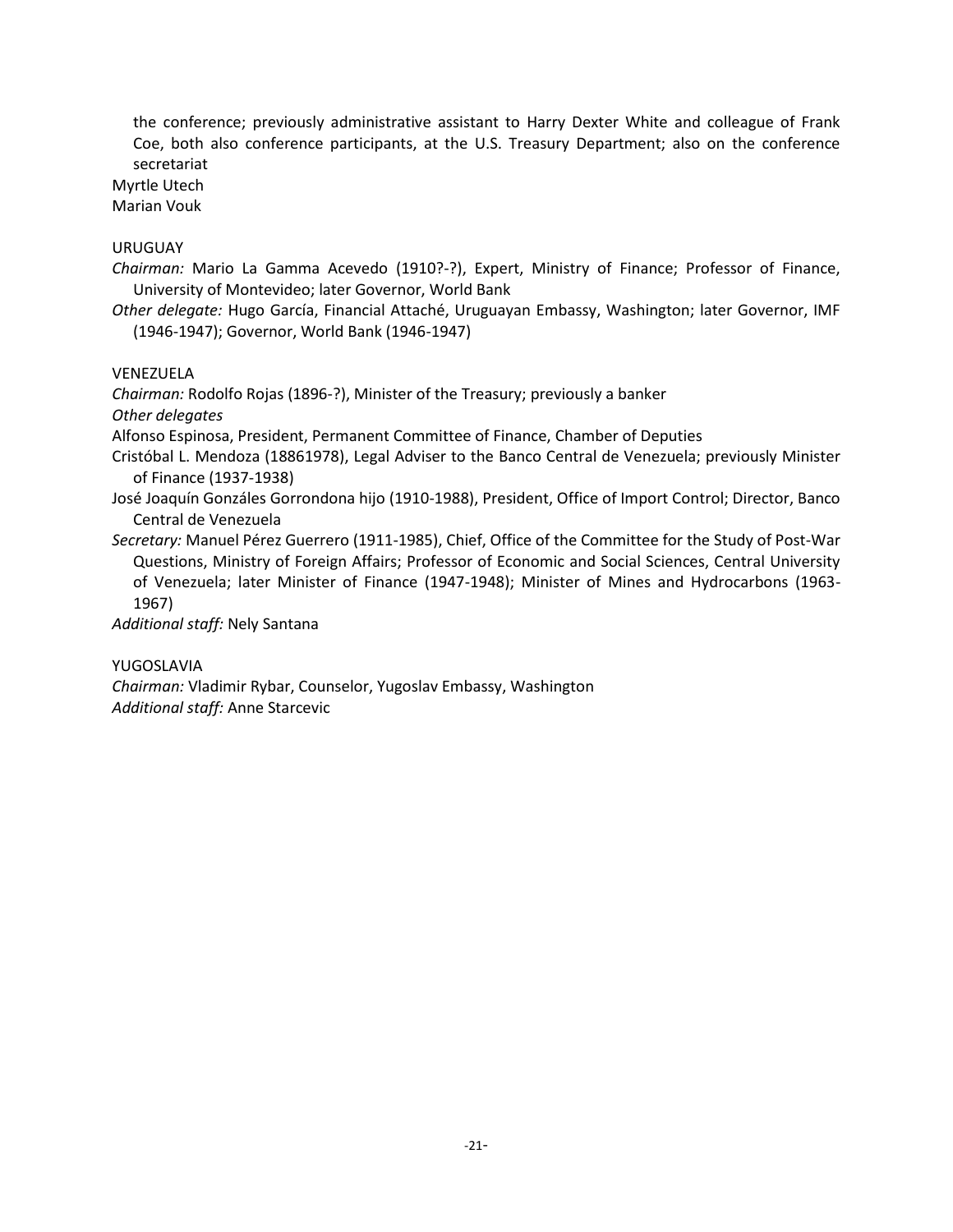## **Observers**

DENMARK

*Observer:* Henrik de Kauffmann (1888-1963), Danish Minister (ambassador) at Washington; later Minister without Portfolio (1945)

*Adviser:* Count Kai Benedict Ahlefeldt-Laurvig (1903-1985), Financial Counselor, Danish Legation, Washington

LEAGUE OF NATIONS

*Observer:* Alexander Loveday (1888-1962), Director, Economic, Financial, and Transit Department *Alternate:* Ragnar Nurkse (1907-1959); author, *International Currency Experience: Lessons of the Inter-War Period* (1944); later Professor of Economics, Columbia University

INTERNATIONAL LABOUR OFFICE

*Observer:* Edward Joseph Phelan (1888-1967), Acting Director *Alternates*

(Clarence) Wilfred Jenks (1909-1973), Legal Adviser; later Director-General, International Labour Organisation (1970-1973)

Edward John Riches, Acting Chief, Economic and Statistical Section

UNITED NATIONS INTERIM COMMISSION ON FOOD AND AGRICULTURE *Observer:* Edward Twentyman, Delegate from the United Kingdom

UNITED NATIONS RELIEF AND REHABILITATION ADMINISTRATION

*Observers*

Abraham Howard Feller (1904-1952), General Counsel (1944-1945); later first General Counsel of the United Nations (1946-1952)

Mieczyslaw Sokolowski (1889-1981), Financial Adviser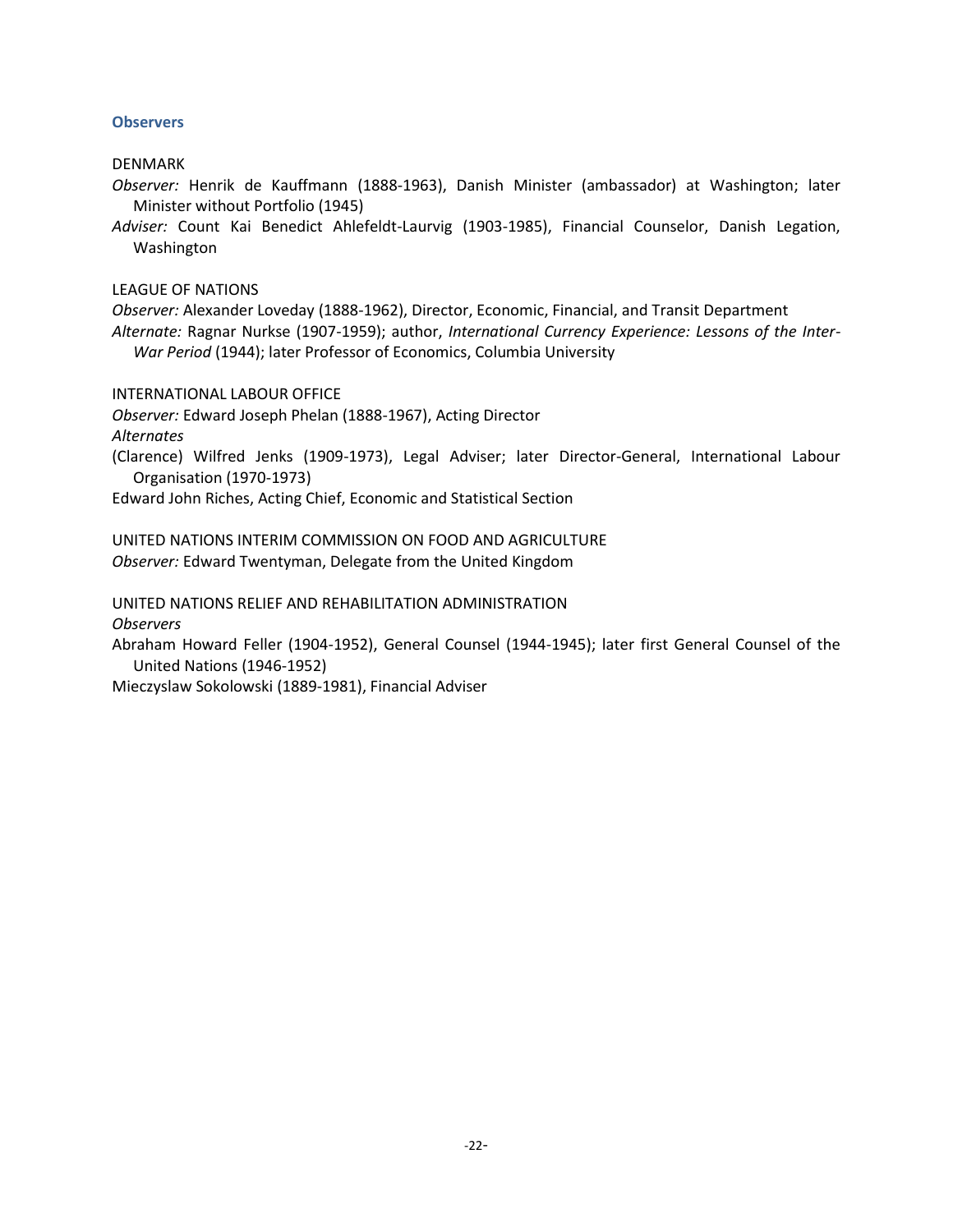**Conference Secretariat** (\* = also a member of the United States delegation)

- *Secretary General:* Warren H. Kelchner (1895-1965), Chief of the Division of International Conferences, U.S. Department of State
- *Technical Secretary General:* (Virginius) Frank Coe (1907-1980), Assistant Administrator, U.S. Foreign Economic Administration; later Secretary, International Monetary Fund (1946-1952); member of a spy ring that passed secrets to the Soviet Union and was headed by Gregory Silvermaster, who also attended the conference
- *Assistant Secretary General:* Philip Caryl Jessup (1897-1986), Professor of International Law, Columbia University; later U.S. representative to the United Nations (1948-1952); Judge, International Court of Justice (1961-1970)
- *Secretaries and Assistant Secretaries of Technical Commissions and Committees*
- (Harry) Elting Arnold\* (1912-1988), Legal Staff, Treasury Department; Assistant General Counsel, Treasury Department (1948-1960); Acting Director, Foreign Assets Control, Treasury Department (1950-1960); General Counsel, Inter-American Development Bank (1960-1971)
- Henry J. Bittermann, U.S. Treasury Department; previously Associate Professor of Economics, Ohio State University (1930s-1943); secretary, informal drafting committee, Atlantic City conference (1944); later Director, Office of International Financial Policy Coordination, U.S. Treasury Department
- Karl Richard Bopp (1906-1979), Federal Reserve Board; later President, Federal Reserve Bank of Philadelphia (1958-1970)
- Alice Bourneuf (1912-1980), Federal Reserve Board; later Professor of Economics, Boston College
- Richard B. Brenner,\* U.S. Treasury Department; later Assistant General Counsel, IMF (1946-1955)
- William Adams Brown, Jr., U.S. Department of State; economist; author, *The International Gold Standard Reinterpreted, 1914-1934* (1940)
- Malcolm Bryan,\* First Vice President, Federal Reserve Bank of Atlanta; later President, Federal Reserve Bank of Atlanta (1951-1965)
- Lauren Wilde Casaday (1905-1969), U.S. Treasury Department; labor economist; later Director, University of Arizona Bureau of Business Research
- Eleanor Lansing Dulles (1895-1996), Office of Monetary Affairs, U.S. Department of State; economist; later active in postwar American economic reconstruction efforts in Austria and Germany
- Charles Henry Dyson (1909-1997), Colonel, U.S. Army; helped establish administration of Lend Lease Program during World War II; later a pioneer of leveraged buyouts
- Mordecai Ezekiel (1899-1974), U.S. Department of Agriculture; agricultural economist; described the "pork cycle"
- John Fuqua, U.S. Department of State
- Raymond French Mikesell (1913-2006), U.S. Treasury Department; later Professor of Economics, University of Oregon
- Emanuel E. "Duke" Minskoff (1909-1965), U.S. Treasury Department; later Director, Division of Foreign Assets Control, U.S. Treasury Department
- Ruth B. Russell, U.S. Department of State; historian; later author of works on the United Nations
- Orvis A. Schmidt (1912-1967), Acting Director, Bureau of Foreign Funds Control, U.S. Treasury Department; later a World Bank senior official (1947-1967), including Director, Western Hemisphere Department (1956-1964)
- Arthur Smithies\* (1907-1981), U.S. Bureau of the Budget; later Professor of Economics, Harvard University; also on the staff of the U.S. delegation
- Leroy Dean Stinebower (1904-1976), Adviser, Office of Economic Affairs, U.S. Department of State; previously Chief, Division of Economic Studies, Department of State; later adviser or representative to many international economic and political conferences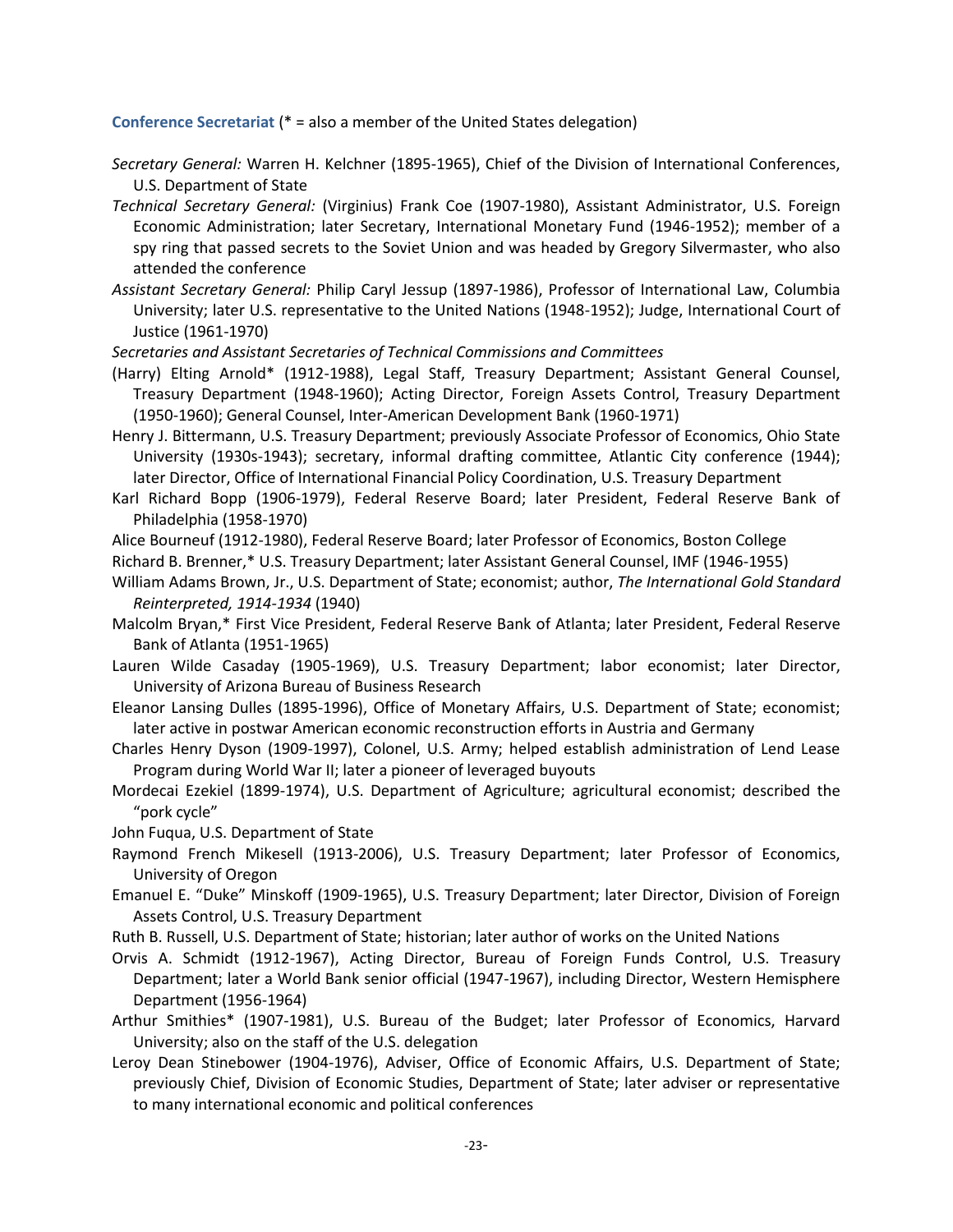Janet Racolin Sundelson (?-1949), U.S. Treasury Department; economist

- William Ludwig "Lud" Ullmann\* (1908-1993), Captain, U.S. Army; leading member of a spy ring that passed secrets to the Soviet Union and that was headed by Gregory Silvermaster, who also attended the conference; previously administrative assistant to Harry Dexter White and colleague of Frank Coe, both also conference participants, at the U.S. Treasury Department; also on the staff of the U.S. delegation
- Arthur P. Upgren (1897-1986), Federal Reserve Bank of Minneapolis; later Dean, Amos Tuck School of Business, Dartmouth College (1952-1957)
- John Parke Young (1895-1988), Chief, Division of International Finance, U.S. Department of State; brother of Arthur Young, technical consultant to China at conference; later a participant in the Dumbarton Oaks conference
- *Chief Press Relations Officer:* Michael James McDermott (1894-1955), Special Assistant to the U.S. Secretary of State and Chief, Division of Current Information (chief spokesman), U.S. Department of State
- *Assistant Press Relations Officers*
- Harold R. Beckley (1897-1955), Superintendent, U.S. Senate Press Gallery
- George H. Coffelt, U.S. Treasury Department
- John C. Pool, U.S. Department of State
- *Executive Secretary:* Clarke L. Willard (1906-1952), Assistant Chief, Division of International Conferences, U.S. Department of State

*Liaison Secretaries*

- Elbridge Durbrow (1903-1997), chief, Eastern European Division, U.S. Department of State (1944-1946); later U.S. Ambassador to South Vietnam (1957-1961)
- James H. Wright, Foreign Service Officer, U.S. Department of State

*Special Assistants to the Secretary General*

- Edward G. Miller, Jr. (1911-1968), Adviser, Liberated Areas Division, U.S. Department of State; later Special Assistant to Under Secretary of State Dean Acheson (1945-1947); Assistant Secretary of State for Inter-American Affairs (1949-1952)
- Ivan Bertis White (1907-1991), Foreign Service Officer, U.S. Department of State; later Deputy Assistant Secretary for European Affairs. U.S. Department of State
- *Administrative Secretary:* Lyle L. Schmitter (1907?-?) U.S. Department of State
- *Assistant Administrative Secretary:* P. Henry Mueller, U.S. Department of State
- *Chief of the Interpreting and Translating Bureau:* Guillermo A. Suro (1907-1961), Acting Chief, Central Translating Division, U.S. Department of State
- *Secretary for Transportation and Special Services:* M. Hamilton Osborne, U.S. Department of State *Editor of the "Journal":* Frances Armbruster, U.S. Department of State

*Additional staff* Mabel Acton M. Clare Ahern Alice Alexander Germaine B. Angle Jean Armes Alta Austin Lucille Bell Marie A. Benda Lucie A. Bennett Ruth H. Biglow (1906-1983) Elizabeth Boatner

-24-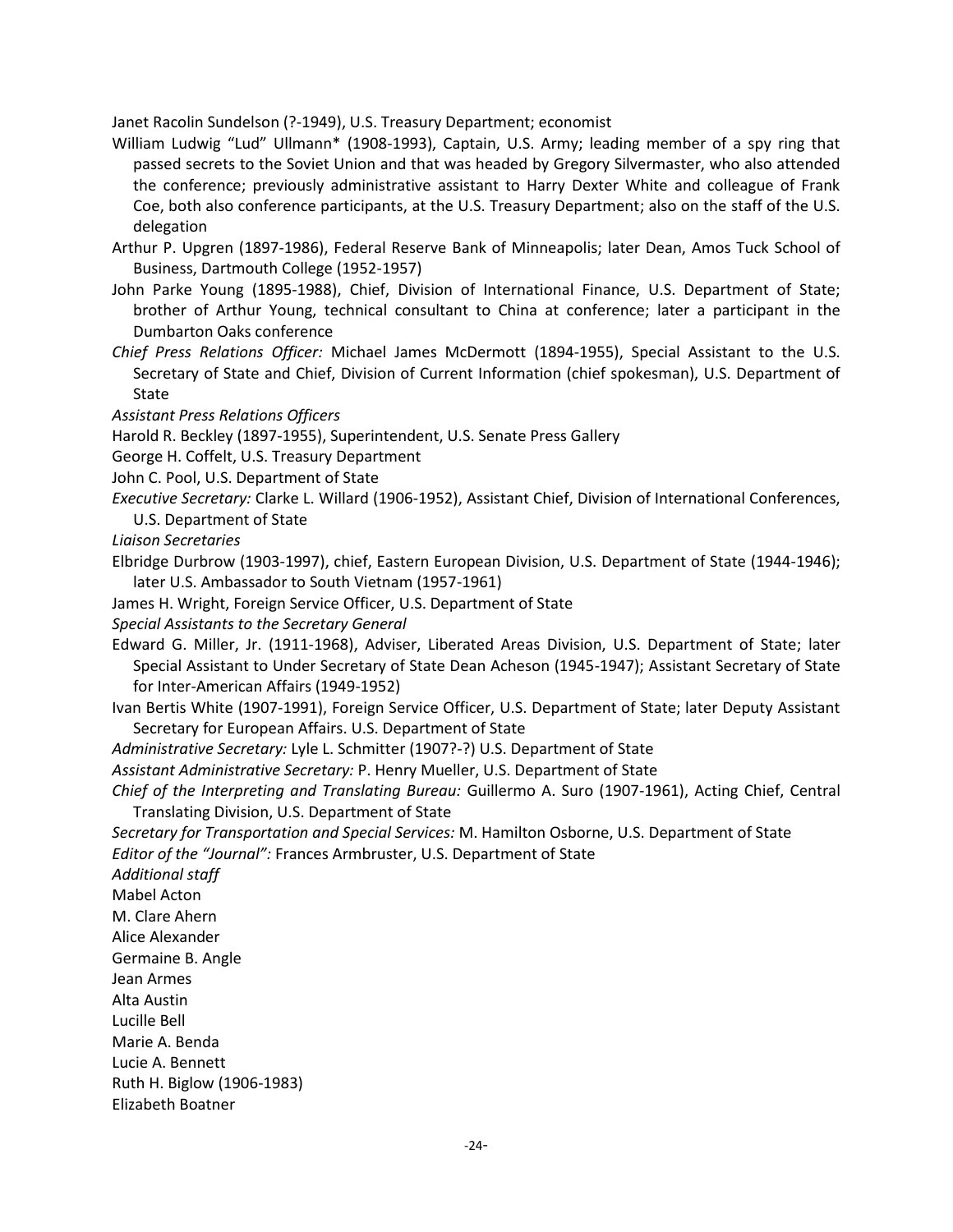Alice Bolton Jewel M. Bostick Gertrude A. Brehl J. Rosamond Brister Augusta Brown Teresa Burkley Anna V. Burroughs Helen Shirley Campbell Edmund Caskie Catherine V. Coleman Margaret D. Cox Frances Criss Jane Cullen Mary J. Cullinane Roxy Dale Norma DeAngelis Frankey R. DeGoover Thomas B. Dewey Adele E. Dix (1903-1995), U.S. Department of State Lillie B. Dowrick (1893-1967) Ralph S. Duter (1910-1970) E. Miriam Edwards M. Harriet Evans Myrtis C. Evans (1902-1995) John H. Falcon Bonnie Farber Viola W. Faust Jeanne F. Fennell Mary Fitchett Berenice Gareau Gertrude Geller Rafael Giminez Anne M. Grand Mildred A. Griffith Paul L. Grigaux Emelyn Grundstrom (1910-1997) Edith H. Haines Margaret J. Halden, later a journalist Leonore C. Hemelt Leonore Hendershott Hilda Henderson Francisco Hernandez Henley C. Hill Julianne Holm Gloria F. Howe Virginia J. Hudson Patrick Hurley Irene Jacobs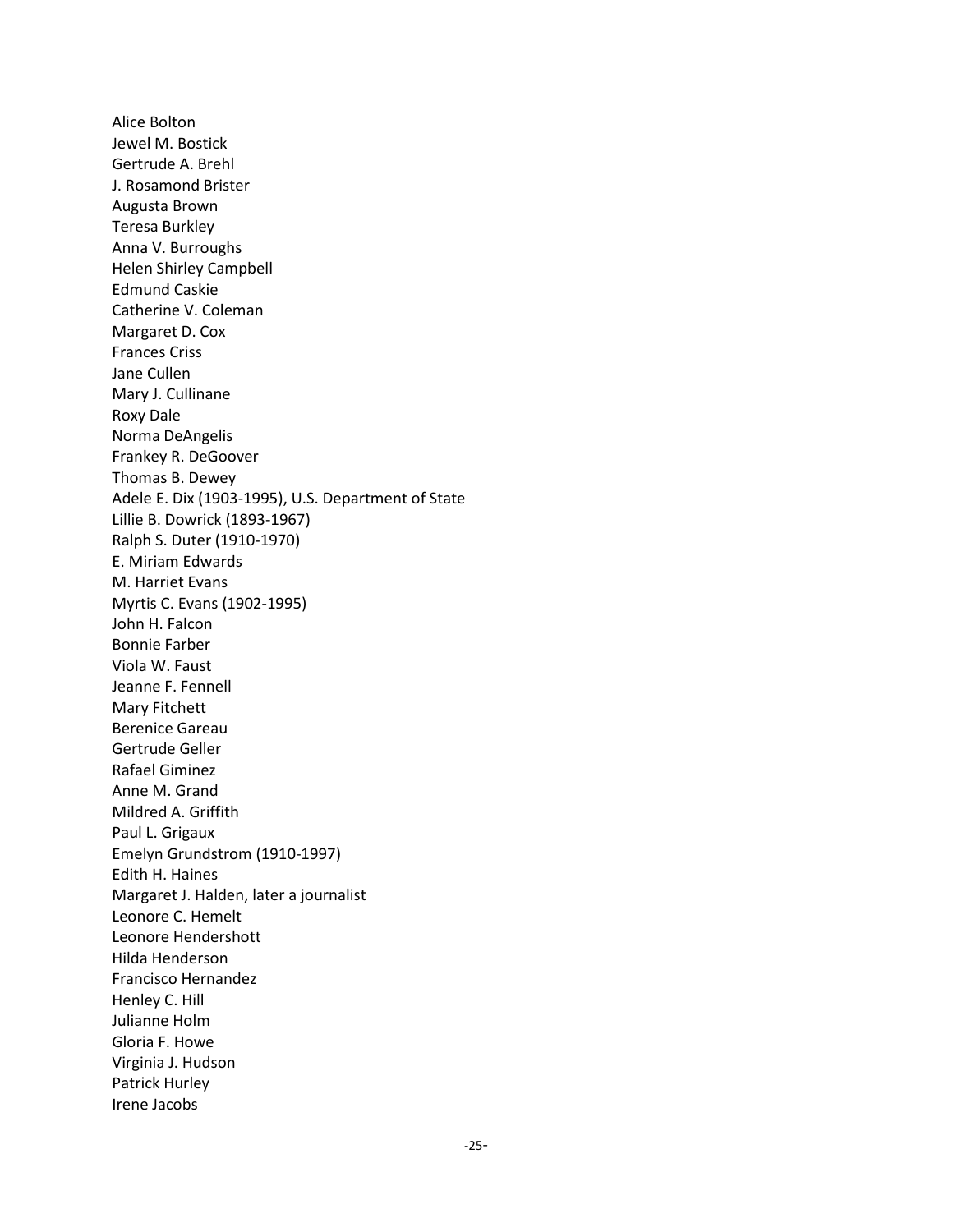Velma A.S. Jones Pauline A. King Marguerite M. Klein Dorothy Landau Flora Leach Leona M. Lenneman (1916-1998) Sara F. Leslie Bernard W. Lewis Frances M. Lucas Elizabeth Ann Lynch Katherine D. Lynch Calmes McComb (1903-1970) Hazel A. MacDonald J. Elizabeth McDonald Mary Virginia McMahon Madaline D. McMillan Tomas B. Medina Frances Moeller Dorothy H. Morgret (1920-1989) Marie E. Mullen Maureen Mulqueen Jane M. Mundy Rita C. Murnane Barbara I. Murray Christine Nelson Irene Nielsen Helen S. Norman Mona Oddy Christine S. Orr Lottie Roark Paez (1911-2003) Beulah E. Pagel (1922-1996) Francine T. Payne Anne R. Perry Mary Louise Powderly Margaret Preston Frances E. Pringle, Division of International Conferences, U.S. Department of State V. Lenore Rhodes Evelyn Roig Edith H. Ronne Ruth G. Saunders Jennie F. Savoldelli Valasta Schulda William Semple Frederick W. Sennewald Nannie Shanahan Patricia A. Shipe Mary E. Simon Vera Sisson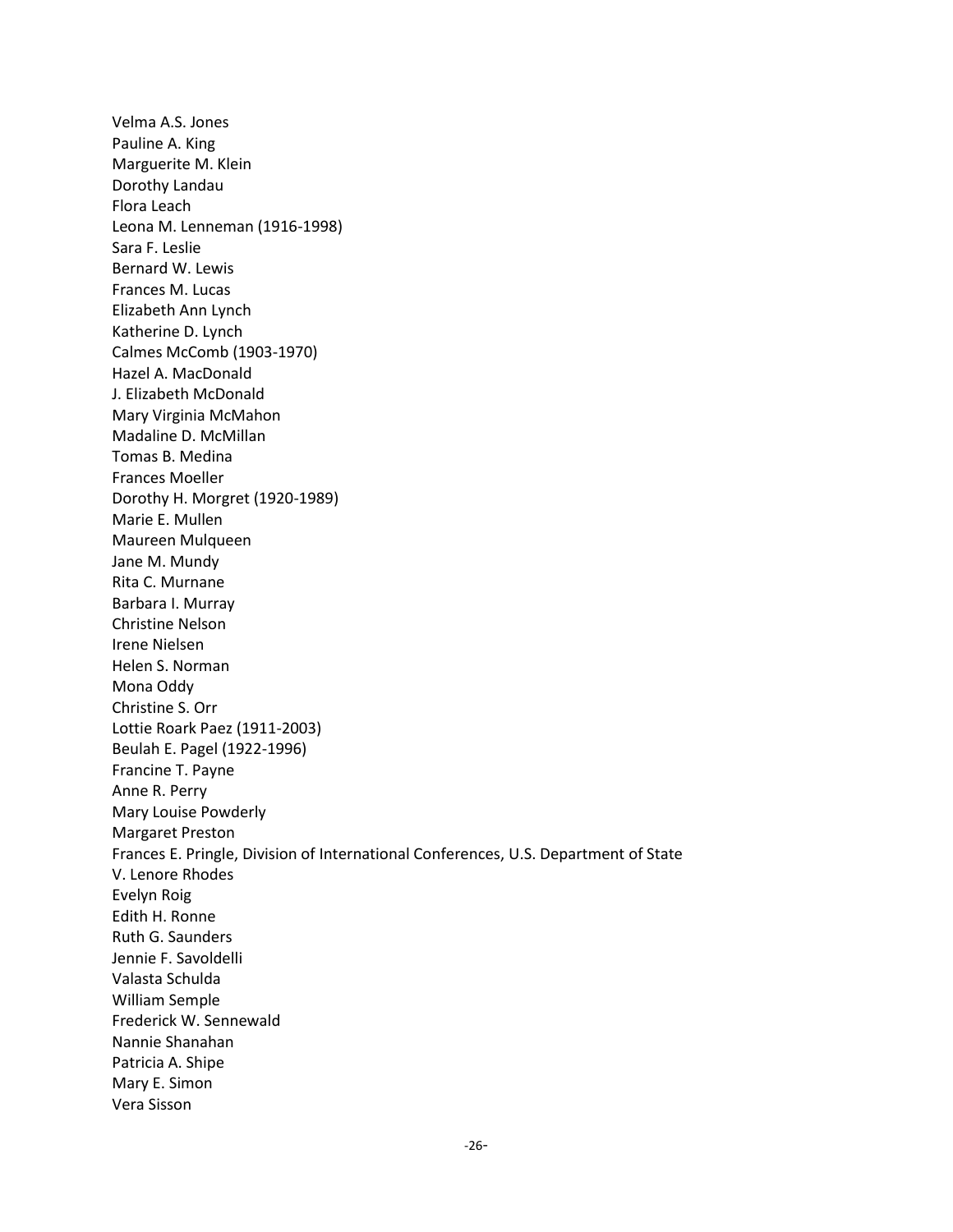Alice R. Smith Vivian M. Smith Bennie Mae Stevens Ruth M. Swenson Marjorie R. Thompson Mary D. Thompson Thelma Vinyard Ruth Wailes Grace Waite William T. Ward Frances West Hazel B. White Anna Wilhelm Mary K. Winslow Marcella Woerheide Marguerite G. Wood, U.S. Department of State (circa 1946) Lillian Wright Ida R. Zamansky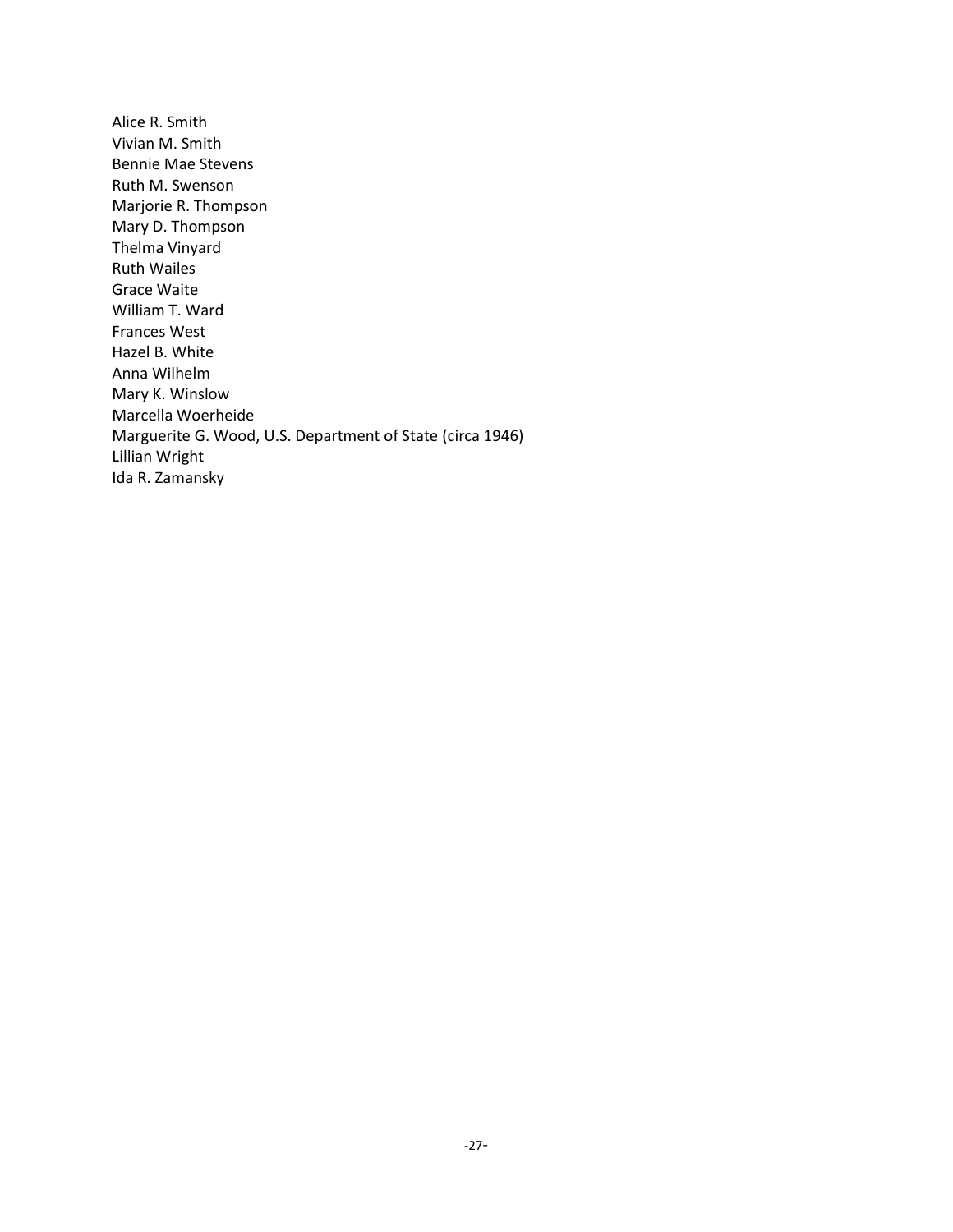#### **Journalists**

Dorothy Abelson, *Pan American Magazine*

Ralph Andevrsky (a misspelling of "Andrevsky"?), U.S. Office of War Information

Sigrid Arne, Washington Bureau, Associated Press

Al Benedict, Paramount Pictures

Clyde R. Blackburn, Washington correspondent, Canadian Press

Walter Bosshard (1892-1975), *Neue Zürcher Zeitung*, Swiss reporter and photographer

Herbert M. Bratter (1900-1976), Washington correspondent and contributor, *Banking*

George B. Bryant, Jr., *Wall Street Journal*

John H. "Jack" Colby (1915-2009), Editor, *Littleton Courier*, Littleton, New Hampshire

Mario Camargo, Office of the U.S. Coordinator of Inter-American Affairs

Philip Coolidge, Paramount Pictures; later staff news photographer with NBC

Helen Cosgrove, *Manchester Union Leader*, Manchester, New Hampshire

Philip Clarke, Associated Press; later a syndicated columnist

Arthur W. Crawford, *Nation's Business*

John Henshaw Crider (1906-1966), *New York Times* Washington bureau; later Editor-in-Chief, *Boston Herald;* winner of 1949 Pulitzer Prize for distinguished editorial writing

(George) Rodney Crowther, Jr., (1896-1986), war correspondent, *Baltimore Sun*

Samuel Crowther (1880-1947), Hearst Newspapers, husband of Mary Owens Crowther

Mary Jane Owens Crowther (1882-1972), Hearst Newspapers, wife of Samuel Crowther

Austin F. Cross, *Ottawa Citizen*

Hartwell Daley, WLAW radio, Lawrence, Massachusetts

Alfred Eisenstaedt (1898-1995), staff photographer, *Life*; renowned photographer and photojournalist

Charles Bryant Engelke (1914-1967), United Press; later Chief, United Press International Bureau in Philadelphia

Imre Ferenczi (1884-1945), *Journal de Genève*; statistician; former Technical Adviser, International Labour Office

Lawrence W. Fertig (1898-1986), *New York World-Telegram*; libertarian journalist and former advertising executive

Harold Manchester Fleming (1900-1971), financial correspondent, *Christian Science Monitor*

Serge Fliegers, correspondent, Reuters

Mrs. F. Fliegers, *Novoye Russkoye Slovo* (New York Russian daily newspaper)

Paul Foley, U.S. Office of War Information

Abe Fox, Associated Press Photos; affiliation listed in correspondents' directory as "AP Fotos" Clement Fuller, BBC

Thomas Furlong, *Chicago Tribune*

Ludvic (Ludwig) Geiskop, Hearst *News of the Day*, MGM

Louis Girolami, Fox Movietone News

- Manfred Gottfried (1900-1985), Co-Editor-in-Chief, *Time*; later Chief of Correspondents for *Time* and *Life* overseas bureaus
- Nicholas P. Gregory, *Philadelphia Inquirer*

Thomas D. Hagenbuch (1904-1997), Associated Press

Luther A. Harr (1896-1950), *Philadelphia Record*; Philadelphia Democratic politician and journalist; former Pennsylvania Secretary of Banking and Philadelphia City Treasurer; Wharton School instructor Charles Heath, Universal News

Manuel A. Hernandez, Instituto de Estudios Económicos y Sociales (Havana)

George Houston, U.S. Office of War Information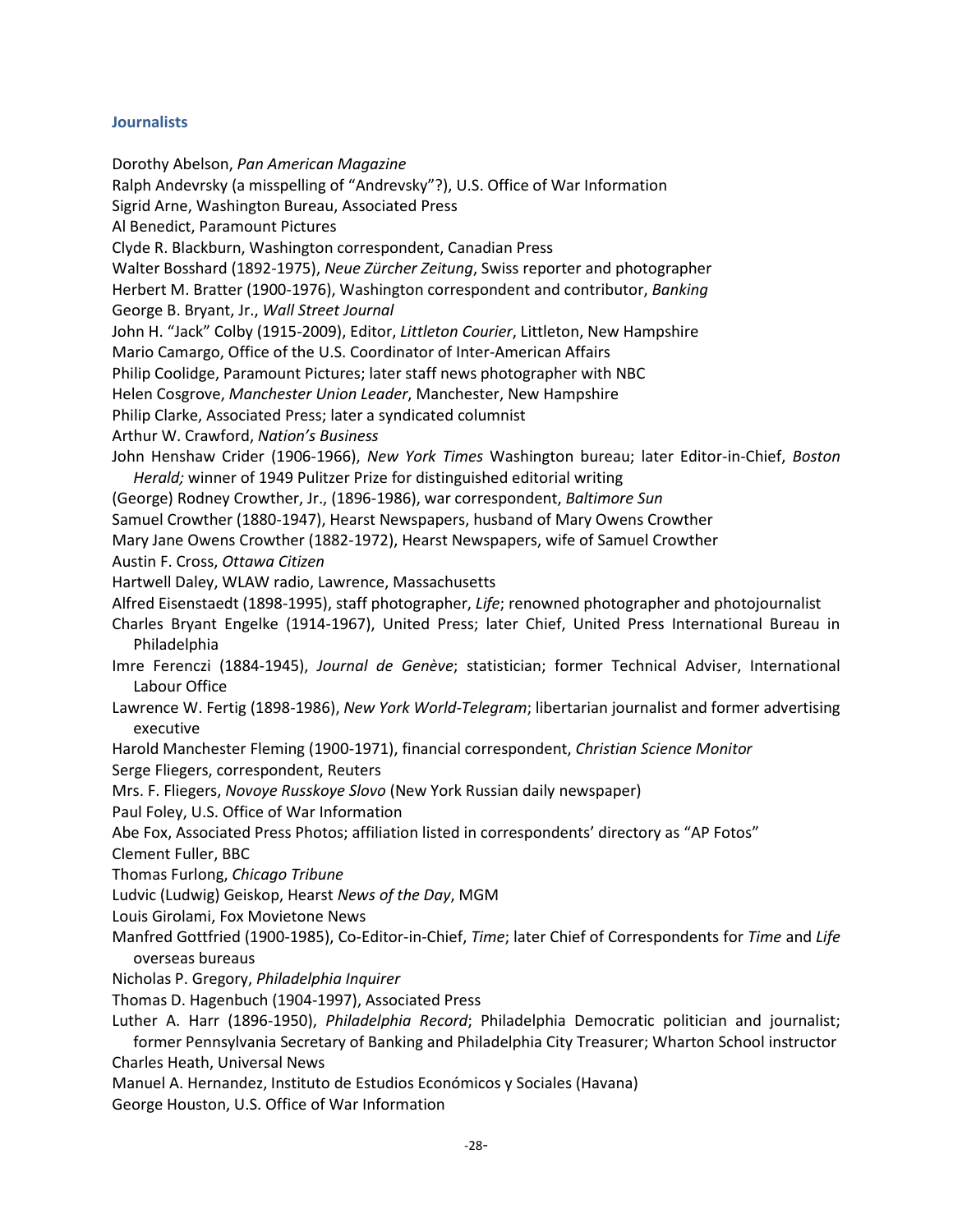Wellington Jeffers (1879?-1965), Financial Editor, *The Globe and Mail* (Toronto)

Don Kovacic, Associated Press

- William Rodney Kuhns (1897-1972), Managing Editor*, Banking;* formerly foreign correspondent with United Press and financial features editor at Associated Press
- Edwin A. Lahey (1902-1969), reporter, *Chicago Daily News*; later Washington bureau chief for Knight Newspapers
- Mildred Lam, *Journal of Commerce*
- Carl Larsen, cameraman, Fox Movietone News
- Earl H. Leaf, Managing Editor, American Edition, *Shanghai Evening Post and Mercury*
- Thurber Lewis, TASS Agency; formerly a contributor to *Workers Monthly*, an American Communist magazine
- Sir Wilmott Harsant Lewis, Washington correspondent, *The Times* (London)
- Philip Lohman, *Time*
- David Chi-hsin Lu, Central News Agency of China; later worked for *Washington Post*
- Louis M. Lyons (1897-1982), *Boston Globe*; Curator of the Nieman Foundation for Journalism and writer for *Christian Science Monitor*; later a commentator on WGBH Boston public television

Frank McDermott, *The Sunday Times* (London)

- Donald R. Mann (1907-1991), Office of the U.S. Coordinator of Inter-American Affairs; formerly with *The Washington Post* (1937-1943); United States Information Agency (1952-1963)
- Carl W. McCardle (1904-1972), diplomatic correspondent, *Philadelphia Evening Bulletin*; later Washington Bureau Chief of *Philadelphia Bulletin* and Assistant Secretary of State for Public Affairs (1953-1957)

Leavitt F. Morris, *Christian Science Monitor*; for 35 years its Travel Editor

- Edgar Ansel Mowrer (1892-1977), Press Alliance, Inc.; former Deputy Director, U.S. Office of War Information; 1933 Pulitzer Prize winner as Berlin correspondent of *Chicago Daily News*; former President, Foreign Press Association; later Editor, *Western World* magazine and columnist, *Manchester Union Leader*
- Ruth Perry, Hearst Newspapers
- William O. Player, Jr., staff correspondent, *New York Post*
- Russell B. Porter, *New York Times*
- Sylvia Field Porter (1913-1991), financial columnist, *New York Post* (1934-1978); later moved to the New York *Daily News* and published *Sylvia Porter's Personal Finance* newsletter
- Ralph Radetski, U.S. Office of War Information
- Mary E. Ramsey, Hearst Newspapers
- Paul Scott Rankine (1909-1983), Washington Bureau Chief, Reuters; former British civil servant and wartime propagandist; private adviser to British ambassadors to the United States (1956-1970s)
- James Rose, electrician, Paramount Pictures
- Merryle S. Rukeyser (1897-1988), International News Service; longtime financial and economic journalist; husband of Berenice Rukeyser
- Berenice Simon Rukeyser (?-1964), International News Service, wife of Merryle Rukeyser
- Robert de Saint-Jean, *France Afrique*, French journalist and writer; wrote for *Paris-Soir*, *Le Parisien,* and *Paris Match*
- J. Schwartz, New York *Daily News* (circulation)

Richard Sears, cameraman, Universal Pictures

- Herbert J. Seligmann (1891-1984), Overseas News Agency; journalist and civil rights activist; wrote for *The New Republic*, *New York Evening Post*, *New York Globe,* and *New York Tribune*
- Stanley H. Silverman (1914-2005), writer, U.S. Office of War Information
- Denys H.H. Smith (1899?-1962), Washington bureau chief of London *Daily Telegraph* (1937-1962)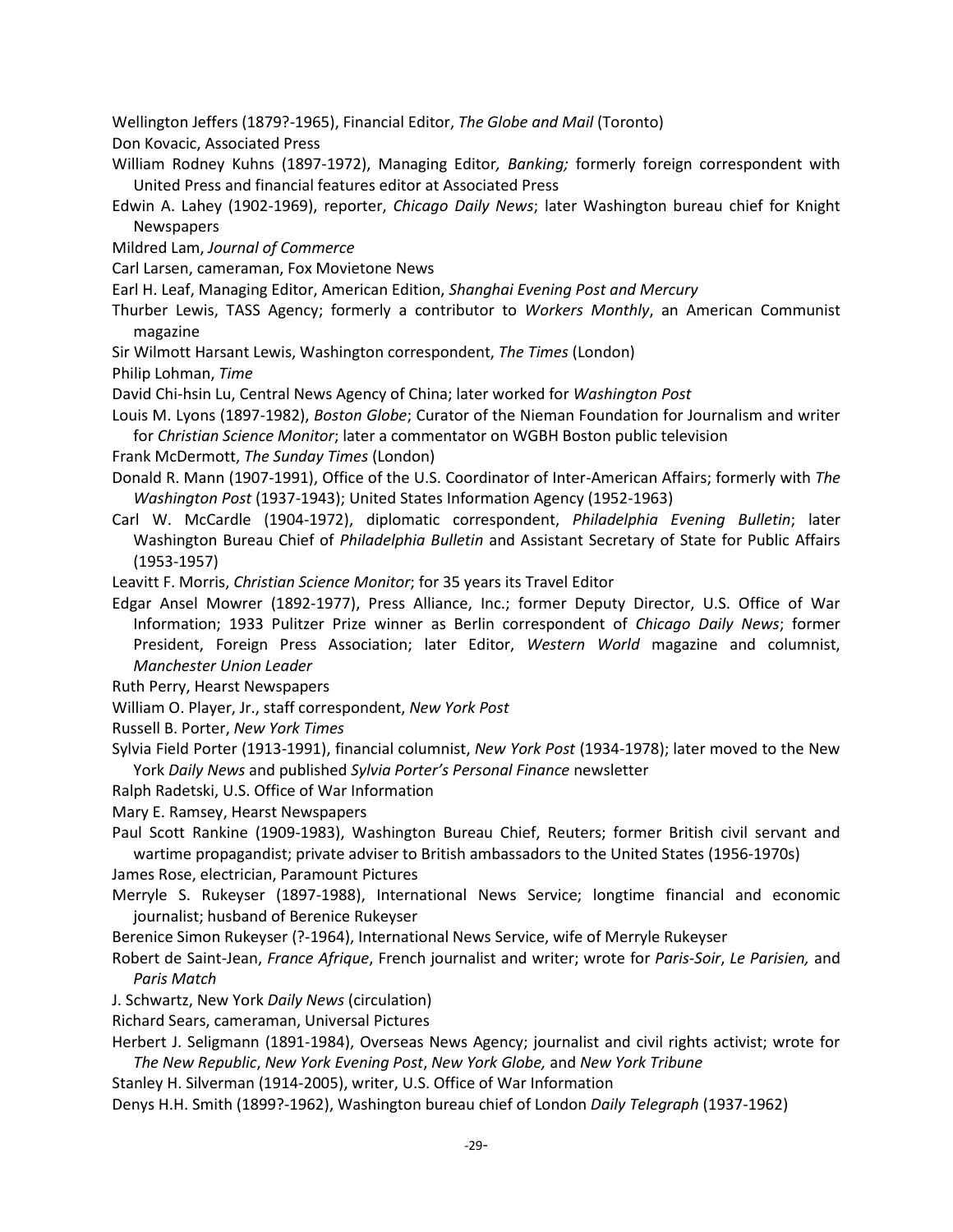- T.C. Tang, New York Bureau Chief, Central News Agency of China; later United Nations correspondent, Central News Agency of China (1945-1971)
- Edward P. Tastrom (1897-1976), Assistant Financial Editor of *The Journal of Commerce*

H[ugh] Hessell Tiltman (1897-1976), *London Sketch*; British writer and journalist

Thomas M. Travers, *Boston Herald Traveler* (circulation)

- Lester Troob (1912-2008), Recording Supervisor, News Division, U.S. Office of War Information; later President of Young People's Records
- Tom Twitty, Sr., war correspondent, *New York Herald Tribune*; later White House correspondent and Assistant National News Editor, *New York Herald Tribune*
- Winifred "Freda" Utley (1898-1978), *Norte Magazine*; British author and journalist; onetime Communist who became an ardent anti-Communist

Cornelius "Neil" Vanderbilt IV (1898-1974), *New York Post*; socialite and journalist

- (Abraham) Arnold Vas Dias (1890-1966), Aneta News Agency; later United Nations correspondent for *Nieuwe Rotterdamsche Courant*
- André Visson, *Reader's Digest*; syndicated columnist for *New York Herald Tribune* and *Washington Post* Robert Waithman, American correspondent, *News Chronicle* (London)
- Elmer C. Walzer (1894-1974), financial journalist, United Press
- Arthur Webb, foreign correspondent, *Daily Herald* (London)
- U.V. Wilcox (1886?-1965), Washington correspondent, *American Banker*, later Publisher, *Washington Banktrends*

Kenneth R. Wilson (1903?-1952), Ottawa Editor, *Financial Post* (Toronto)

Franz B. Wolf, affiliation listed in correspondents' directory as "Research Institute"; contributor, "Economy in War Time" in *War in the Twentieth Century*

- George Woodruff, photographer, International News Service Photos (INS Fotos)
- Cecelia G. Shore Wyckoff, (1926-1966), Publisher, *The Magazine of Wall Street*

Jeff Wylie, photographer, *Life*

l

Journalists could be protective of their privileged admission to the Bretton Woods conference. For example, at a press conference opened by Treasury Secretary Morgenthau, a newsman noted the unauthorized presence of David Hinshaw, vice president of the Institute of Public Relations. Hinshaw claimed that he had been vacationing at a nearby resort, that he had merely spoken with press and Congressional contacts earlier that day, and that he "was never so humiliated in my life." Under pressure he left the press conference. Later the publicist admitted that his employer had conducted economic studies for American Smelting and Refining. He was unclear as to whether the studies pertained to gold. 5

<sup>5</sup> "Publicity Man Causes Conference Flurry; Hinshaw Departs After Protest by Press," Associated Press report, *New York Times*, July 9, 1944, p. 23.